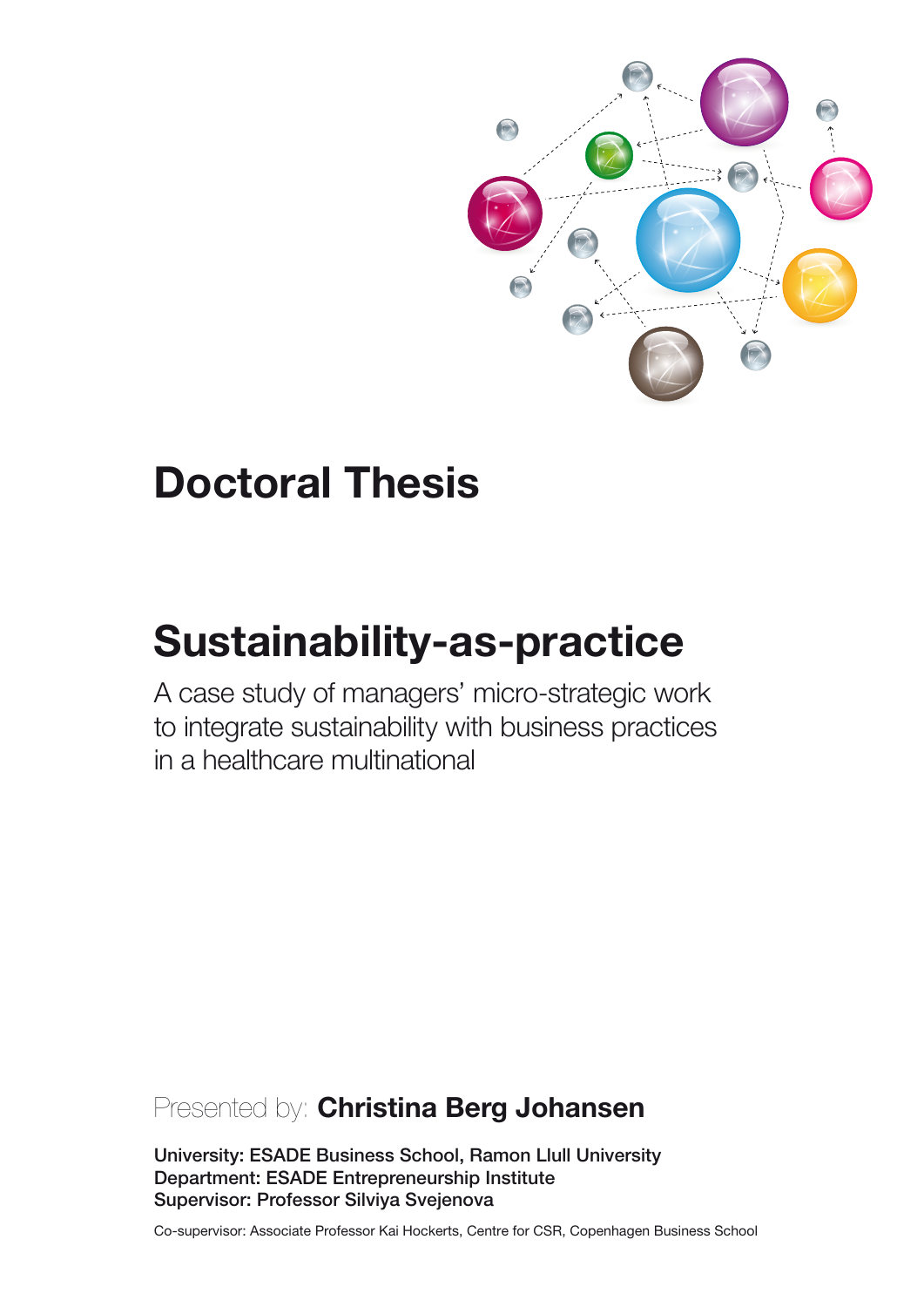This Doctoral Thesis is completed as part of the Danish Industrial PhD Programme under the Danish Ministry of Science, the Agency for Science Technology & Innovation.

As part of this programme, the doctoral work has been supported and co-supervised at Copenhagen%Business%School,%the%**CBS!Centre!for!Corporate!Social!Responsibility**

February 2012

# The thesis is confidential and may not be shared without author's permission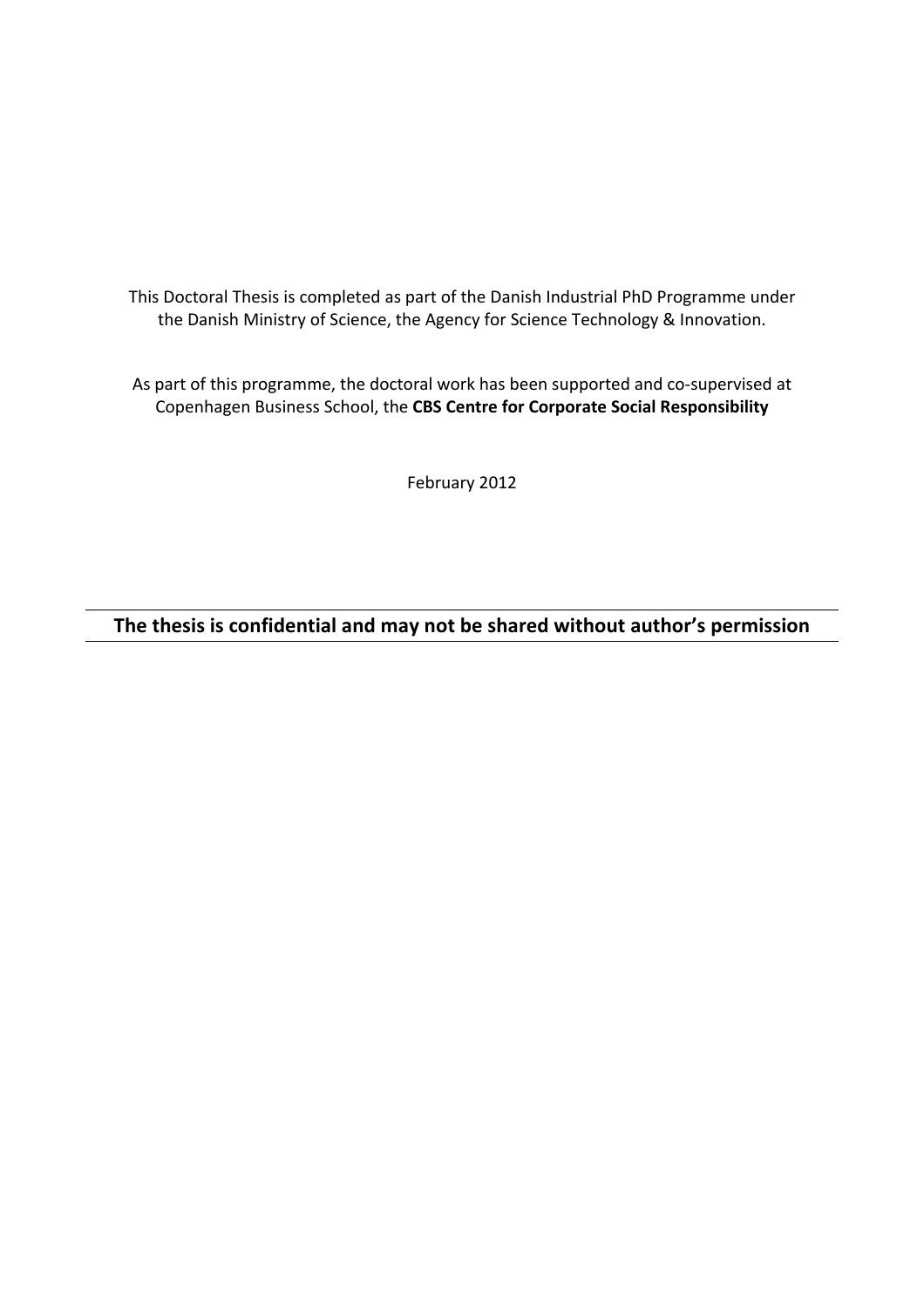# **Abstract**

!!!!!!!!!!!!!!!!!!!!!!!!!!!!!!!!!!!!!!!!!!!!!!!!!!!!!!!!!!!!

This dissertation<sup>1</sup> applies a micro-strategic perspective to the phenomenon of integrating sustainability into business practices. It is the result of a 3-year single case study of a corporate sustainability programme, through its different stages of development from formation to business integration. The company is a Denmark-based, global healthcare corporation, which in 2007 launched an ambitious sustainability programme; "Action for Health". The programme works with non-profit partners in emerging markets, to improve healthcare related to the company's main business areas.

Sustainability practices are increasingly prevalent in corporations and their institutional landscape. An abundance of networks, consultancies, think-tanks, blogs, books, tools and organizations is devoted to the development of corporate sustainability practices, yet deeper integration of sustainability practices with business strategies has only been practiced by few. Reports show that managers are interested in integrating sustainability with business strategy, and they believe it is pivotal to future success and growth, but they are uncertain how to practically do so. Sustainability, as all new practices, draws on unfamiliar meanings and creates tensions with existing practices. Theory has thus far not clearly addressed the strategic challenges of overcoming these tensions. By applying a microlens to the implementation of sustainability in one corporation, this dissertation aims to do so.

# The research question is: *How do managers execute a vision of sustainability integration into the micro*strategic processes of everyday corporate life?

To answer this question, the dissertation adopts a qualitative and constructivist methodological approach. It aims to interpret meanings of social behaviour, not to put these on formula for improved managerial behaviour, but to understand better the activity, choices and dilemmas of managers in the selected case. The case is an *instrumental* case study, meaning that it is used as an illustration of a larger social issue. Its findings are through the lenses of Strategy as Practice (SaP) theory and amplified by Institutional Logics. Scholars in both these theoretical communities argue that we need a stronger understanding of social phenomena from the perspective of the individuals engaged in their maintenance and making, which is in this study methodologically achieved by following managers in their everyday strategic actions and deliberations. By doing so, the study reveals a highly emergent way of strategizing sustainability, ripe with tension and ambiguity across several stages and layers of management. This tells a different story than what current literature purports about sustainability integration, and instead of prescribing or normatively assessing sustainability strategy, it investigates the underlying socialized premises on which managers understand sustainability, and how these affect managers' approaches and actions towards integration of new and old practices.

<sup>&</sup>lt;sup>1</sup> I call the thesis "dissertation" throughout the text. The formal front page uses the word "thesis" to comply with ESADE standards, but I have chosen dissertation as my own term, since it serves to distinguish it from "thesis", which in many universities also describes undergraduate or MBA theses.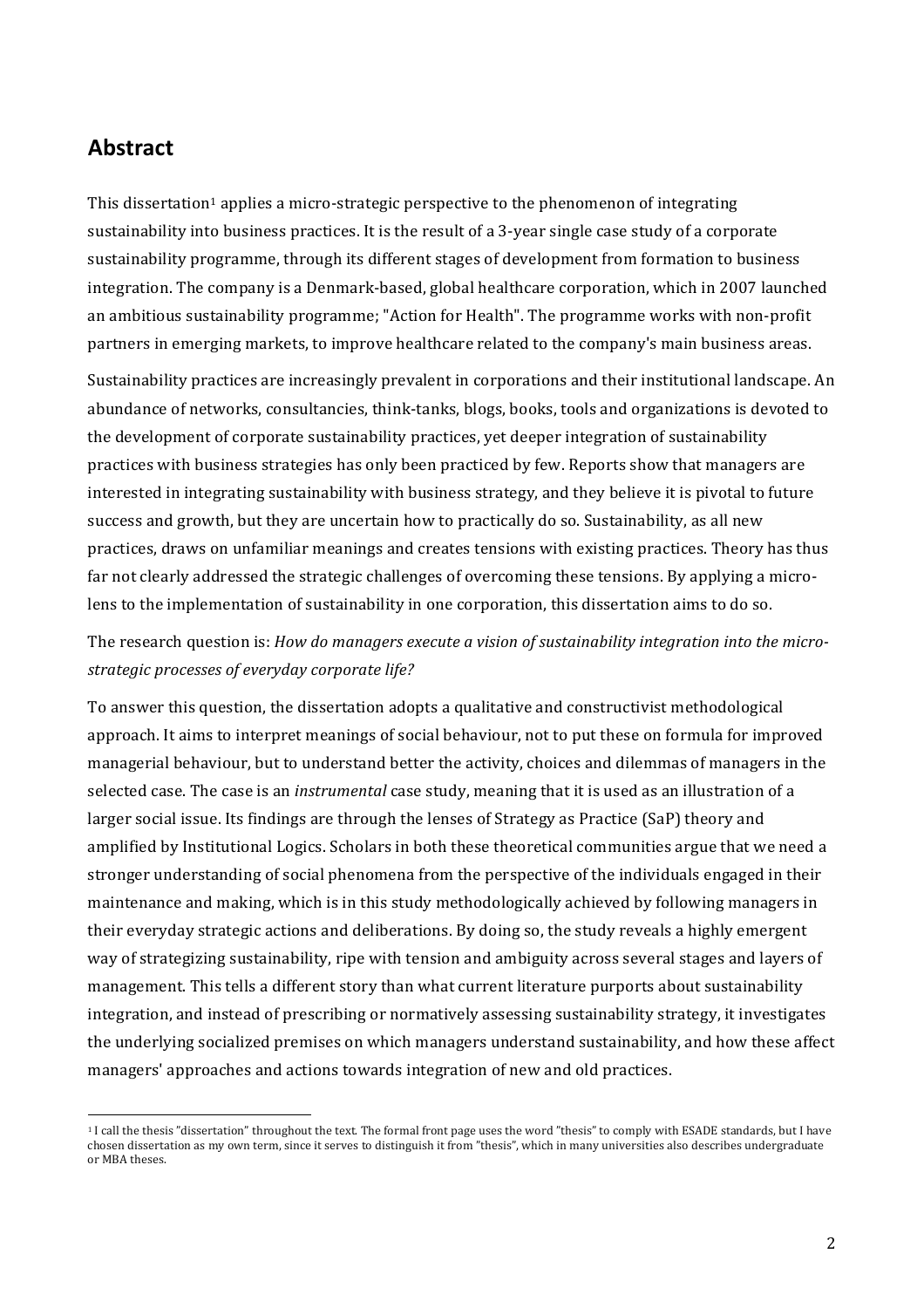The study shows how strategic action concerning the sustainability programme is influenced by two sets of logics: On one side an existing set of business logics, with which managers understand the company's goals to grow, generate profit to shareholders within a short time-frame and work efficiently to these ends. And on the other side a less prevalent set of "social" logics, which comprises ethical values, long-term impact, and the creation of better societies. The sustainability programme's aims encompass both logics, but managers are less familiar with the social logic. This creates strategic confusion, in which an informal practice based on strong business logics, corrodes the formal social practice. Through lengthy experimentation, managers are able to address the inconsistencies and locate an existing set of corporate practices, in which the sustainability objectives can be integrated as an asset rather than an add-on to business objectives and strategies.

The dissertation contributes to three literatures:

Firstly, it contributes to The SaP perspective by extending its core framework, which argues that strategy as *practice* develops through iterations of practitioners, their daily praxis and the larger practices, which practitioners create, maintain and draw on. The practices level in The SaP perspective has thus far been theorized as both strategic activity itself and an institutional level of practices that *guide* activity. This guidance, argue SaP scholars, comes mainly from the strategy field itself. This dissertation shows that practices that guide strategic activity are much broader and come from a multitude of institutional fields and practices, in the case identified as amongst other sustainability, shareholder value and national health care policy. Particularly in projects and units peripheral to core corporate strategy, may experimentation with new and foreign practices unfold. The challenge is to integrate their work with existing corporate practices, so it can create value for the company – without absorbing the new practices to the extent of assimilation.

Secondly, it contributes to Institutional Logics by building on analytical insights from the application of a micro-study to the IL perspective. IL scholars have expressed the need for understanding IL in micro practices, but not many such studies have been conducted. By doing so, I reveal the need for further analytical distinction of logics and suggest a layering of Institutional Logics in orders, logics and types. This serves to understand the empirical plurality of logics' forms, and to sharpen our attention to the complexity of their amalgamation in daily social praxis.

Finally it contributes to the extensive CSR literature by pointing attention to the strategic implications of sustainability practices, and arguing that a deeper understanding of strategy gives scholars alternative understandings of companies' seeming reluctance in CSR execution. It shows that experimentation is a core element in integrating the largely foreign logics of a "social" orientation with current business practices, and poses the opportunity for CSR scholars to investigate the layers of logics assigned to the sustainability phenomenon by corporate practitioners.

The dissertation concludes with insights for practice, limitations and avenues for further research.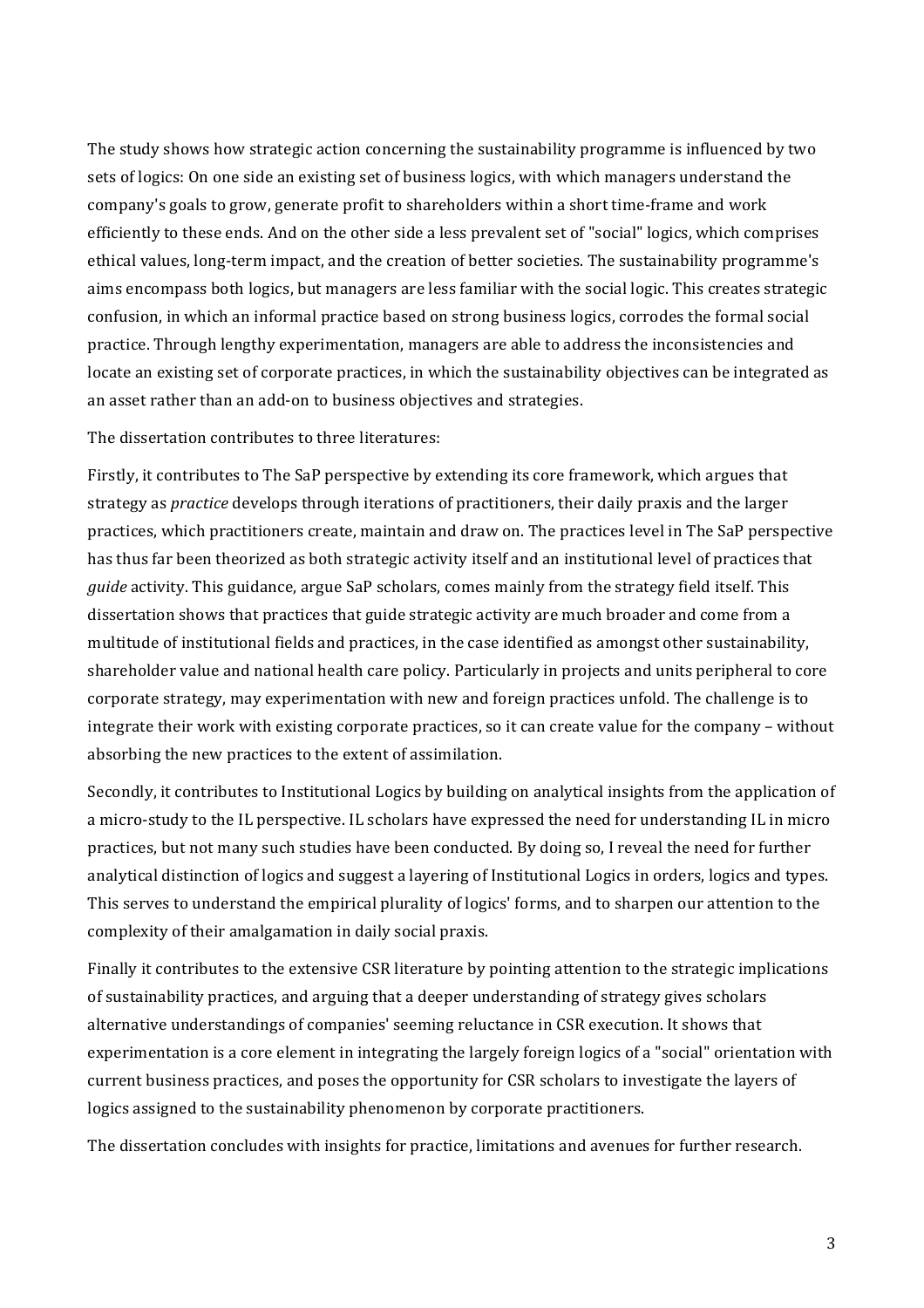# **Table of contents**

| 1.   |                                                                                |  |
|------|--------------------------------------------------------------------------------|--|
| 1.1. | Embedding sustainability in business practices: mechanisms and motivations  14 |  |
|      |                                                                                |  |
|      |                                                                                |  |
|      |                                                                                |  |
|      |                                                                                |  |
| 1.2. |                                                                                |  |
| 1.3. |                                                                                |  |
|      |                                                                                |  |
|      |                                                                                |  |
|      |                                                                                |  |
| 1.4. |                                                                                |  |
|      |                                                                                |  |
| 1.5. |                                                                                |  |
| 1.6. |                                                                                |  |
|      | 2. Theoretical framework: Strategy as Practice and Institutional Logics  30    |  |
| 2.1. |                                                                                |  |
|      |                                                                                |  |
|      |                                                                                |  |
| 2.2. |                                                                                |  |
|      |                                                                                |  |
|      |                                                                                |  |
|      |                                                                                |  |
|      |                                                                                |  |
|      |                                                                                |  |
|      |                                                                                |  |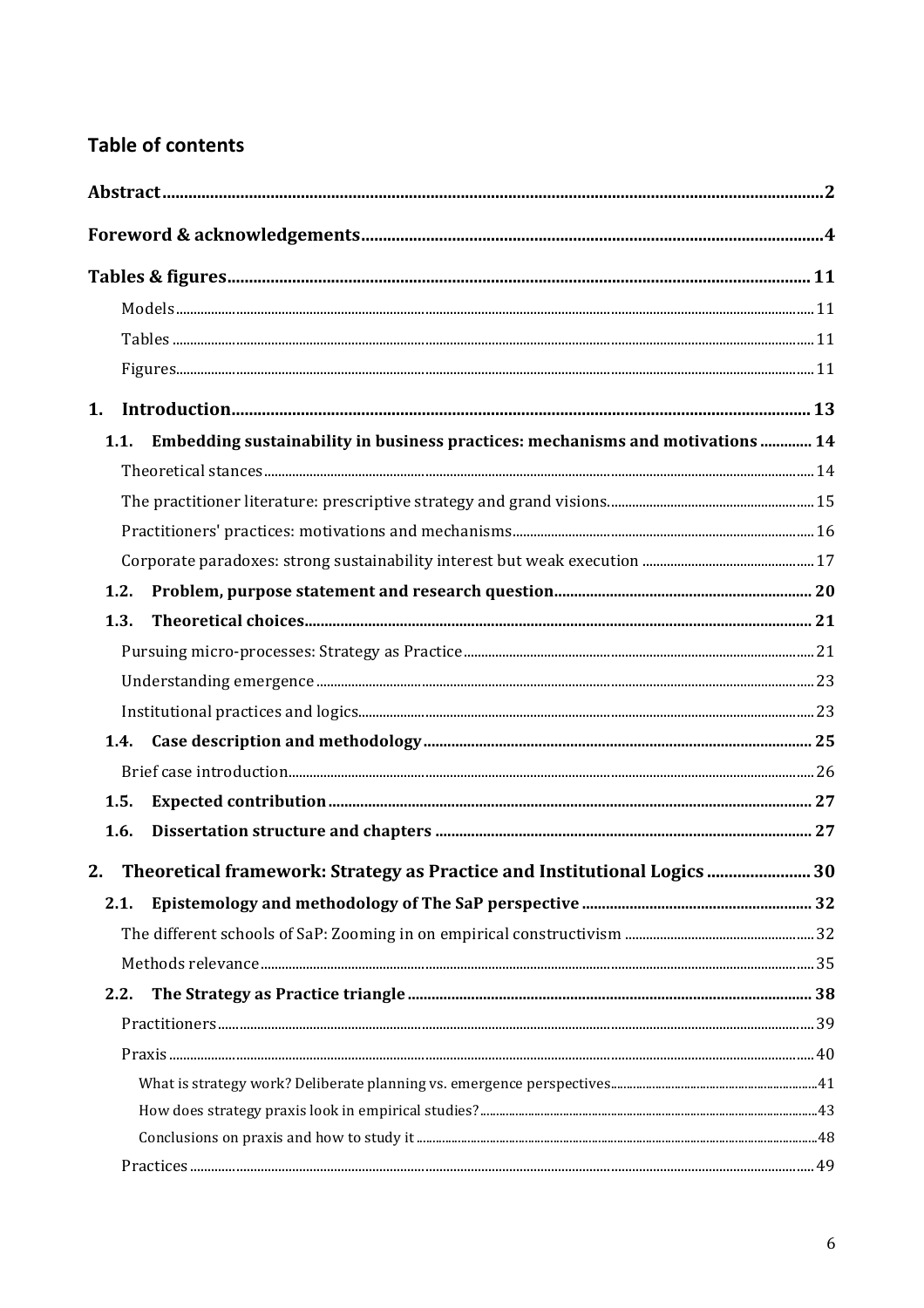| 3.          |  |
|-------------|--|
| 3.1.        |  |
|             |  |
|             |  |
|             |  |
|             |  |
|             |  |
|             |  |
|             |  |
|             |  |
|             |  |
|             |  |
|             |  |
|             |  |
|             |  |
|             |  |
|             |  |
| <b>3.3.</b> |  |
|             |  |
|             |  |
| 3.4.        |  |
|             |  |
|             |  |
|             |  |
|             |  |
|             |  |
| 4.          |  |
| 4.1.        |  |
|             |  |
| 4.2.        |  |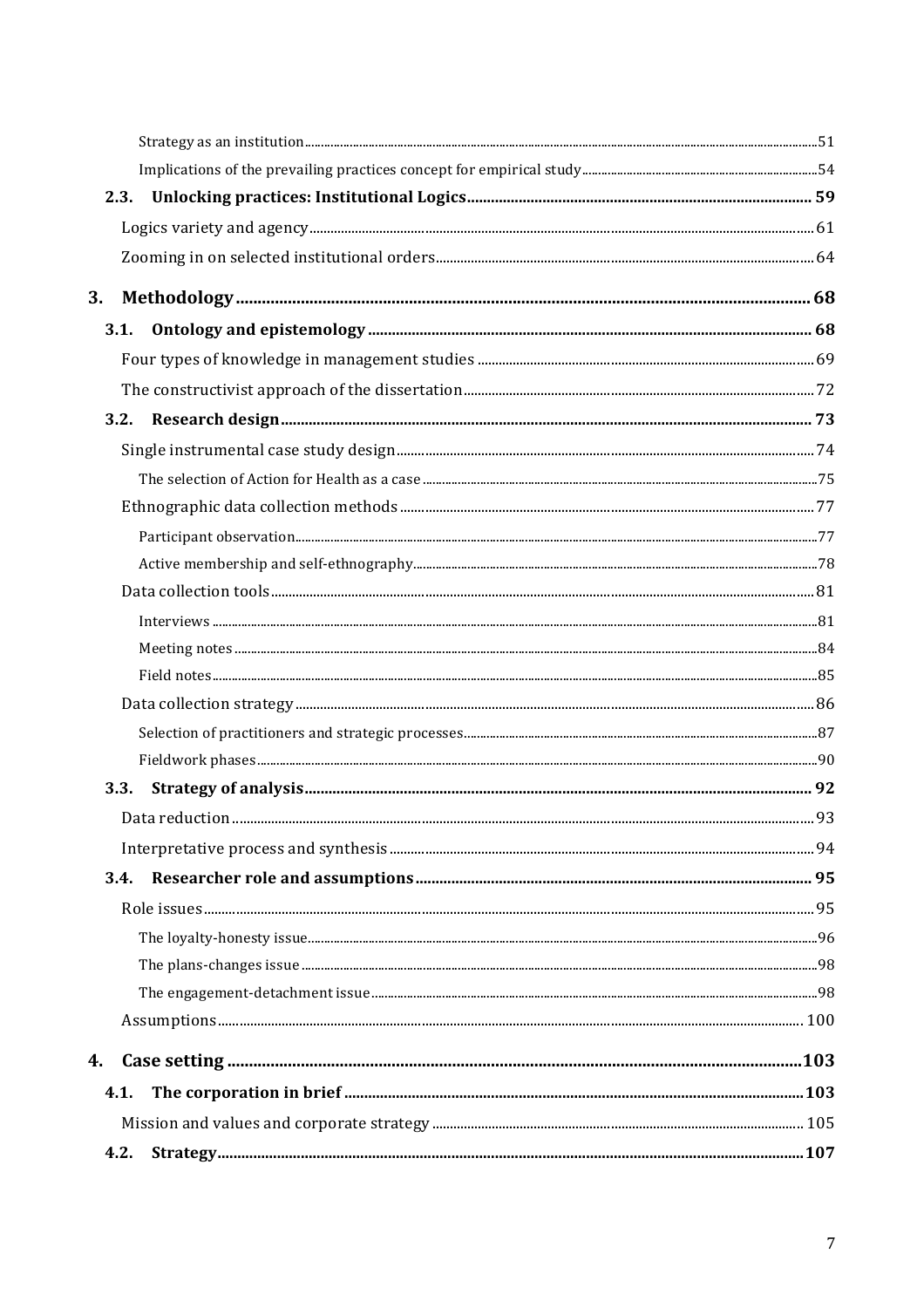| 4.3.                                                                                              |  |
|---------------------------------------------------------------------------------------------------|--|
|                                                                                                   |  |
|                                                                                                   |  |
| Findings: Stages and practices in the evolution of Action for Health117<br>5.                     |  |
| 5.1.                                                                                              |  |
|                                                                                                   |  |
|                                                                                                   |  |
|                                                                                                   |  |
|                                                                                                   |  |
|                                                                                                   |  |
|                                                                                                   |  |
|                                                                                                   |  |
|                                                                                                   |  |
| 5.2.                                                                                              |  |
|                                                                                                   |  |
|                                                                                                   |  |
|                                                                                                   |  |
|                                                                                                   |  |
|                                                                                                   |  |
|                                                                                                   |  |
| Summarizing practice 4, Stage II: Attempting and failing integration with corporate strategy  152 |  |
| 5.3.                                                                                              |  |
|                                                                                                   |  |
|                                                                                                   |  |
|                                                                                                   |  |
|                                                                                                   |  |
|                                                                                                   |  |
|                                                                                                   |  |
|                                                                                                   |  |
|                                                                                                   |  |
|                                                                                                   |  |
|                                                                                                   |  |
|                                                                                                   |  |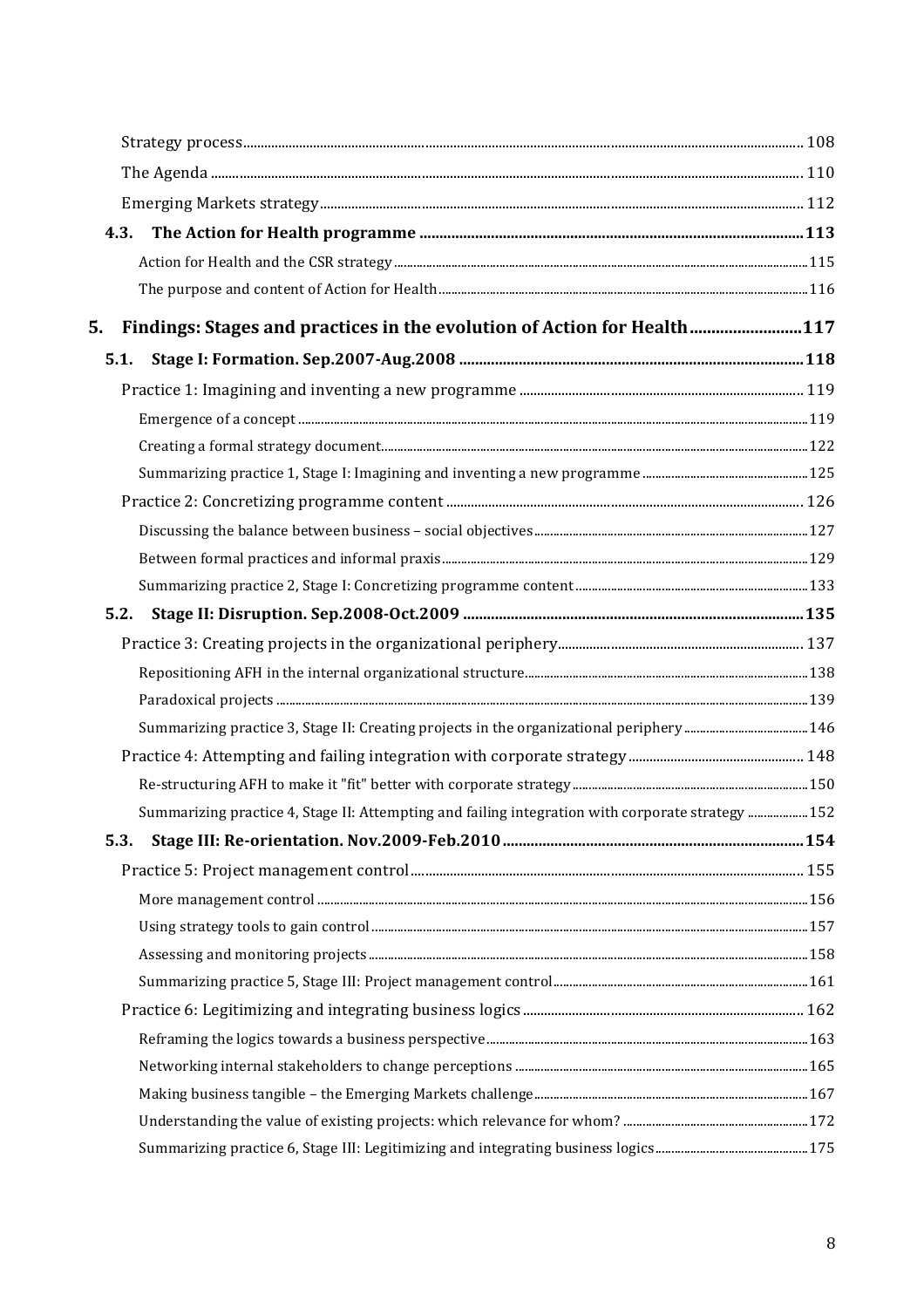| Summarizing practice 7, Stage III: Shaping a new structure to accommodate business integration  183 |  |
|-----------------------------------------------------------------------------------------------------|--|
| 5.4.                                                                                                |  |
|                                                                                                     |  |
|                                                                                                     |  |
|                                                                                                     |  |
|                                                                                                     |  |
|                                                                                                     |  |
|                                                                                                     |  |
|                                                                                                     |  |
| Summarizing practice 9, Stage IV: Administrative efficiency - creating a "lean" approach  196       |  |
| 6.                                                                                                  |  |
| 6.1.                                                                                                |  |
|                                                                                                     |  |
|                                                                                                     |  |
|                                                                                                     |  |
|                                                                                                     |  |
|                                                                                                     |  |
|                                                                                                     |  |
|                                                                                                     |  |
|                                                                                                     |  |
|                                                                                                     |  |
|                                                                                                     |  |
|                                                                                                     |  |
| 7.                                                                                                  |  |
| 7.1.                                                                                                |  |
|                                                                                                     |  |
|                                                                                                     |  |
|                                                                                                     |  |
|                                                                                                     |  |
|                                                                                                     |  |
|                                                                                                     |  |
| 7.2.                                                                                                |  |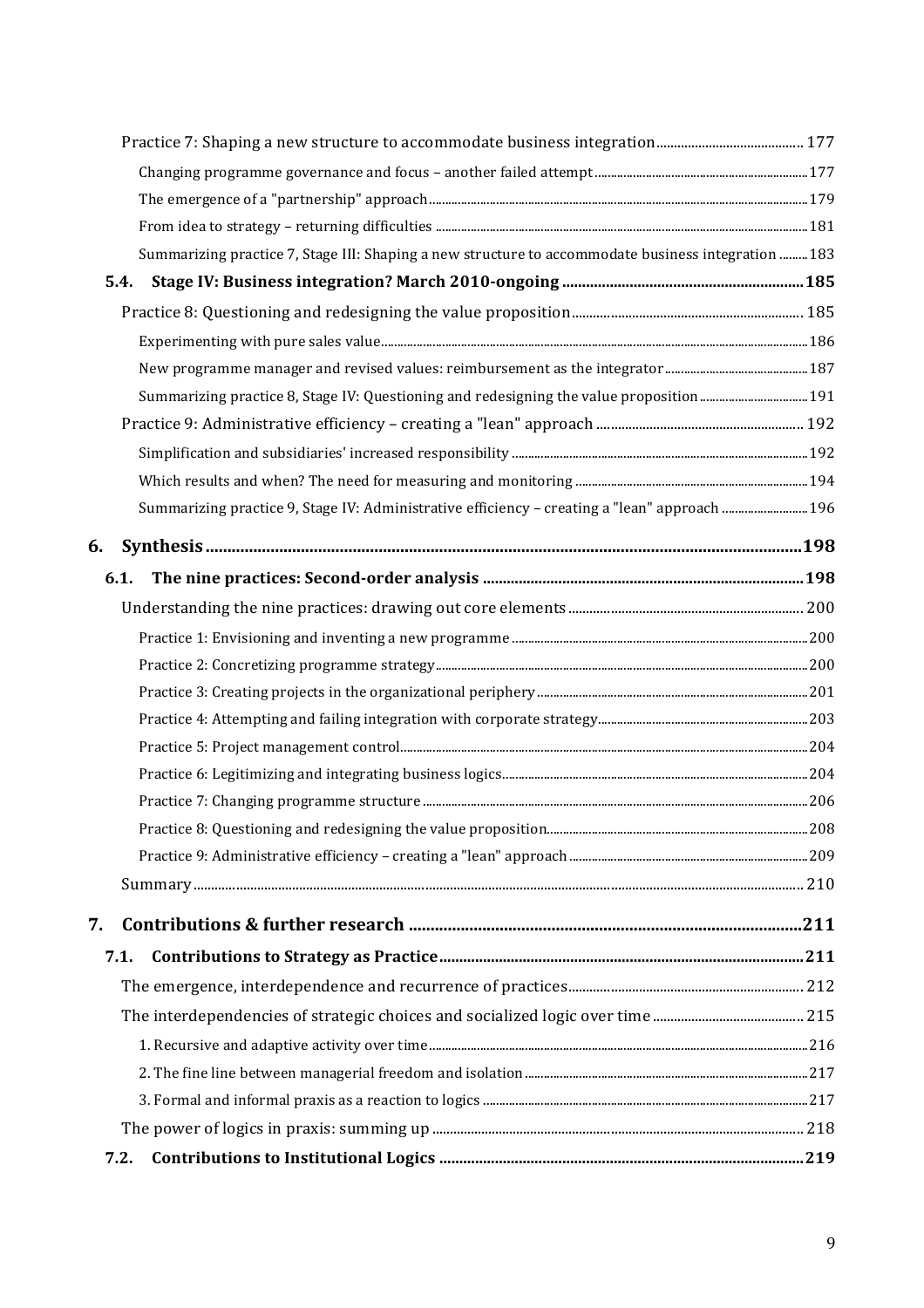|       | 220 Challenges in applying institutional orders, logics and types to empirical micro-activity  220 |  |
|-------|----------------------------------------------------------------------------------------------------|--|
|       |                                                                                                    |  |
|       |                                                                                                    |  |
| 7.3.  |                                                                                                    |  |
| 7.4.  |                                                                                                    |  |
| 7.5.  |                                                                                                    |  |
| 8.    |                                                                                                    |  |
| 9.    |                                                                                                    |  |
| 9.1.  |                                                                                                    |  |
| 9.2.  |                                                                                                    |  |
|       |                                                                                                    |  |
|       |                                                                                                    |  |
| 9.3.  |                                                                                                    |  |
| 9.4.  | Appendix 4: Practitioner overview: pseudonyms and roles in case study258                           |  |
| 9.5.  |                                                                                                    |  |
| 9.6.  |                                                                                                    |  |
| 9.7.  |                                                                                                    |  |
| 9.8.  |                                                                                                    |  |
| 9.9.  |                                                                                                    |  |
| 9.10. |                                                                                                    |  |
| 9.11. | Appendix 11: Thornton, Ocasio & Lounsbury 2012: Revised Interinstitut. System  276                 |  |
| 9.12. |                                                                                                    |  |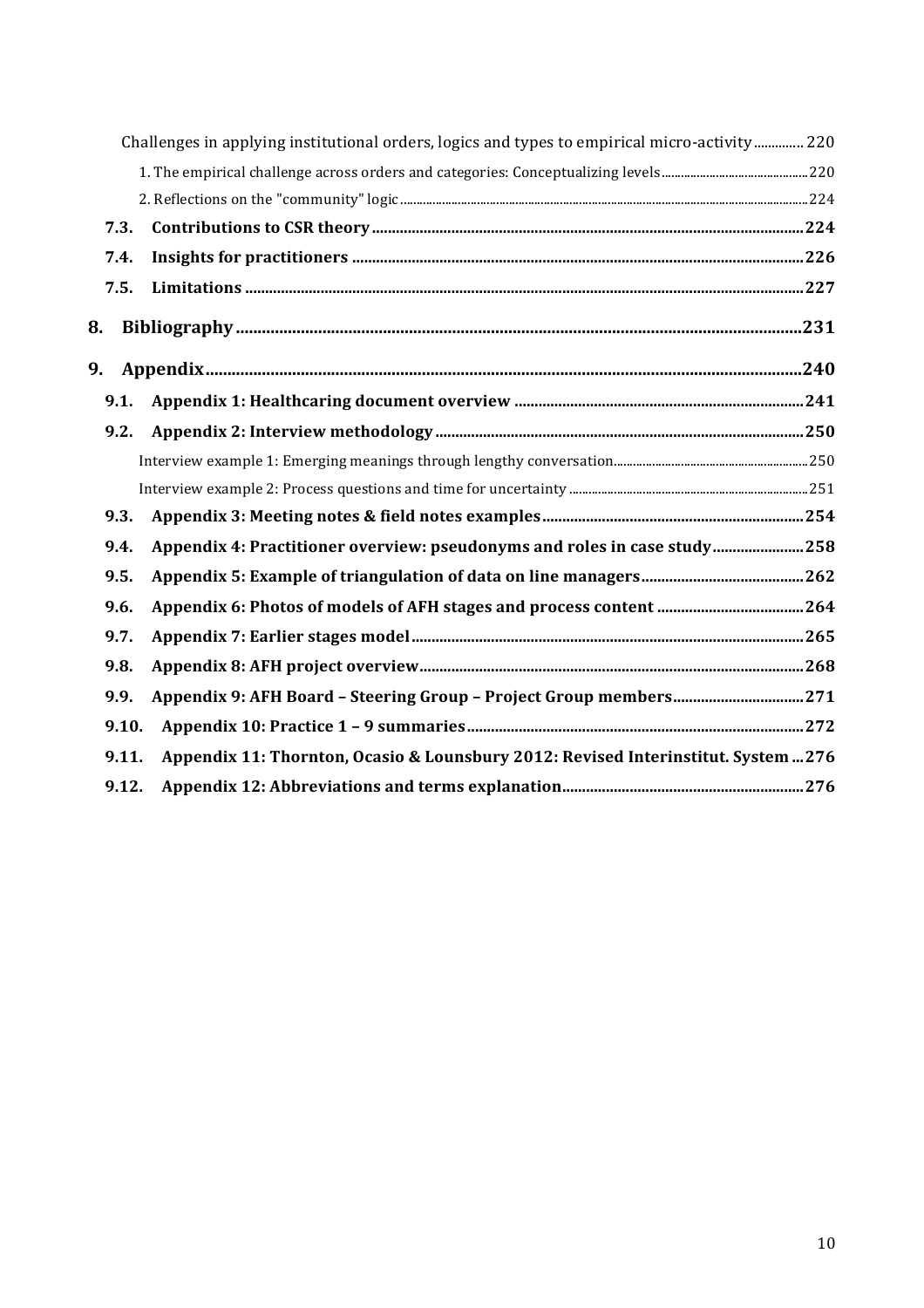# **Tables & figures**

# **Models<sup>2</sup>**

| 1. Model 1: Practices as shared routines - practitioner variation                          | <b>PAGE 55</b>  |
|--------------------------------------------------------------------------------------------|-----------------|
| 2. Model 2: Practices as shared routines - other practices' influence                      | <b>PAGE 56</b>  |
| 3. Model 3: Strategy practices in relation to Institutional Orders                         | <b>PAGE 57</b>  |
| 4. Model 4: Line management reporting structure for AFH over time                          | PAGE 88         |
| 5. Model 5: The four stages of AFH                                                         | PAGE 93; 117    |
| 6. Model 6: Changes in managerial structure of AFH 2008-2009.                              | <b>PAGE 156</b> |
| 7. Model 7: Overview of SaP triangle and IL across nine practices and four stages PAGE 199 |                 |
| 8. Model 8: Development of themes across the four stages                                   | <b>PAGE 216</b> |
| 9. Model 9: The three layers of Institutional Orders, Logics & Types                       | <b>PAGE 221</b> |

All models are designed by the author, and have been graphically refined by Peter Svenningsen, Inclusive

# **Tables<sup>3</sup>**

|                      | 1. Table A: Extract from Thornton, Ocasio, & Lounsbury, 2012b: table 3.2.  | PAGE 61; 220 |
|----------------------|----------------------------------------------------------------------------|--------------|
|                      | 2. Table B: Pepper 1942 in: Tsoukas 1994:763                               | PAGE 70      |
|                      | 3. Table C: Interviews in numbers and organizational location              | PAGE 83      |
|                      | 4. Table D: Examples of topical and issue-oriented questions in interviews | PAGE 84      |
|                      | 5. Table E: Case study phases over time                                    | PAGE 91      |
| Figures <sup>4</sup> |                                                                            |              |

|    | 1. Figure 1: A conceptual framework for analyzing strategy as practice<br>(Jarzabkowski, Balogun & Seidl, 2007) | PAGE 38         |
|----|-----------------------------------------------------------------------------------------------------------------|-----------------|
|    | 2. Figure 2: Healthcaring's corporate structure                                                                 | <b>PAGE 105</b> |
| 3. | Figure 3: Corporate Strategy horizons                                                                           | <b>PAGE 107</b> |
| 4. | Figure 4: Healthcaring strategic planning process 2009/10,<br>top management presentation Sep. 2009             | <b>PAGE 109</b> |
| 5. | Figure 5: Strategic process in Healthcaring, from .ppt Agenda pres. 2010                                        | <b>PAGE 110</b> |
|    | 6. Figure 6: Agenda 3.0 example from January 2011                                                               | <b>PAGE 111</b> |

<sup>&</sup>lt;sup>2</sup> I use the term "model" to describe graphs, drawings or tables created through my own analysis

!!!!!!!!!!!!!!!!!!!!!!!!!!!!!!!!!!!!!!!!!!!!!!!!!!!!!!!!!!!!

<sup>&</sup>lt;sup>3</sup> "Tables" designate simple matrix overviews of methodological or theoretical issues

<sup>&</sup>lt;sup>4</sup> I use "figures" to demarcate all tables, models and graphs that are data material, i.e. created by practitioners in the case, as well as figures created by scholars.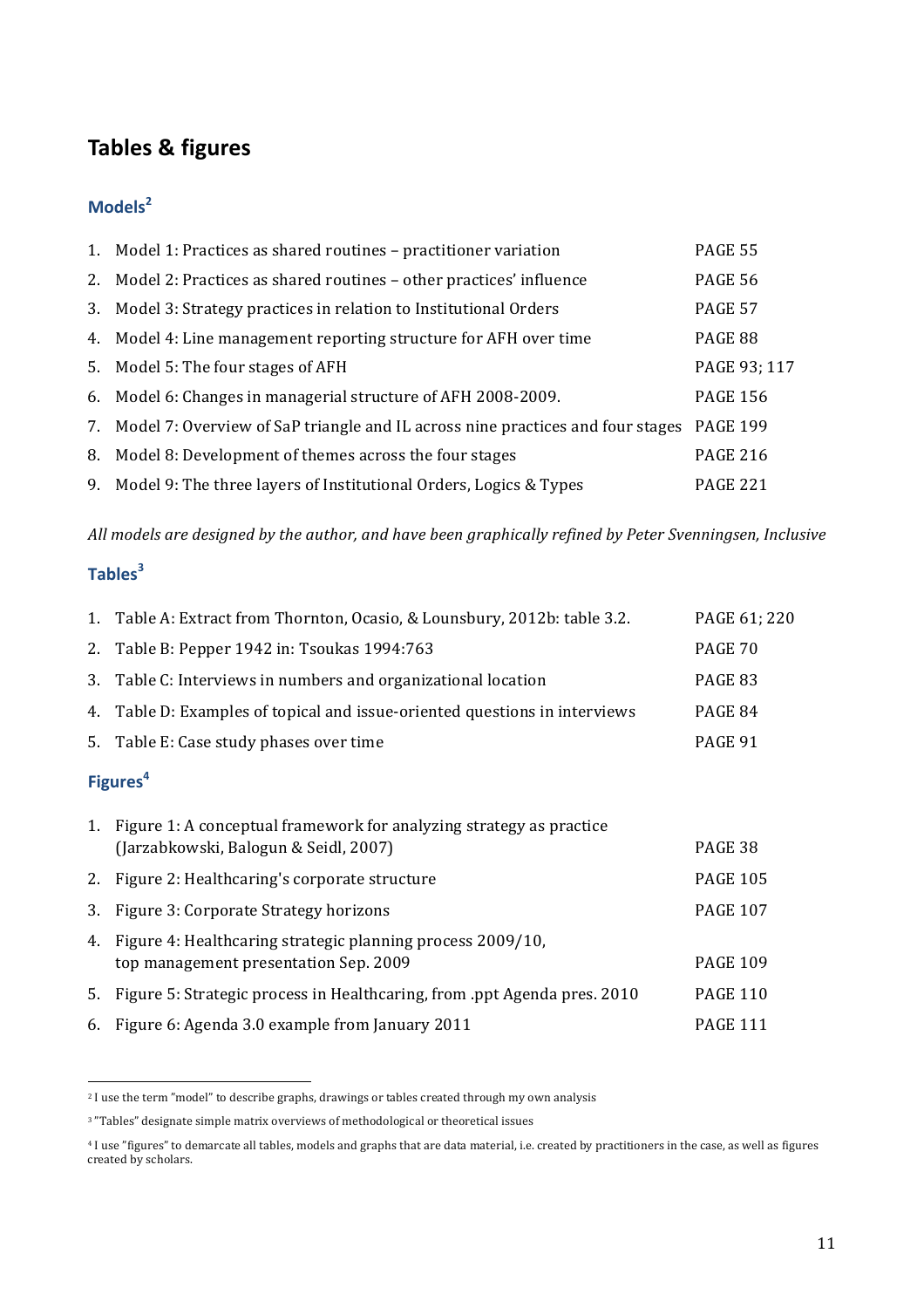| 7. Figure 7: Examples of images used in presentations by<br>EXM and top management 2010-2011 | <b>PAGE 136</b> |
|----------------------------------------------------------------------------------------------|-----------------|
| 8. Figure 8: Images from AFH website                                                         | <b>PAGE 137</b> |
| 9. Figure 9: Project assessment sheet. Steering Group presentation draft 16.2.09             | <b>PAGE 144</b> |
| 10. Figure 10: Business/user benefits matrix, version A                                      | <b>PAGE 163</b> |
| 11. Figure 11: Business benefits for AFH across stakeholders                                 | <b>PAGE 166</b> |
| 12. Figure 12: AFH presentation of poor end users                                            | <b>PAGE 166</b> |
| 13. Figure 13: Business/user benefits matrix, version B                                      | <b>PAGE 169</b> |
| 14. Figure 14: Business/user benefits matrix, version C: Resource focus                      | <b>PAGE 170</b> |
| 15. Figure 15: Business/user benefits matrix, version D: Short-term focus                    | <b>PAGE 171</b> |
| 16. Figure 16: "Social vs. business thinking" in new ATH model                               | <b>PAGE 181</b> |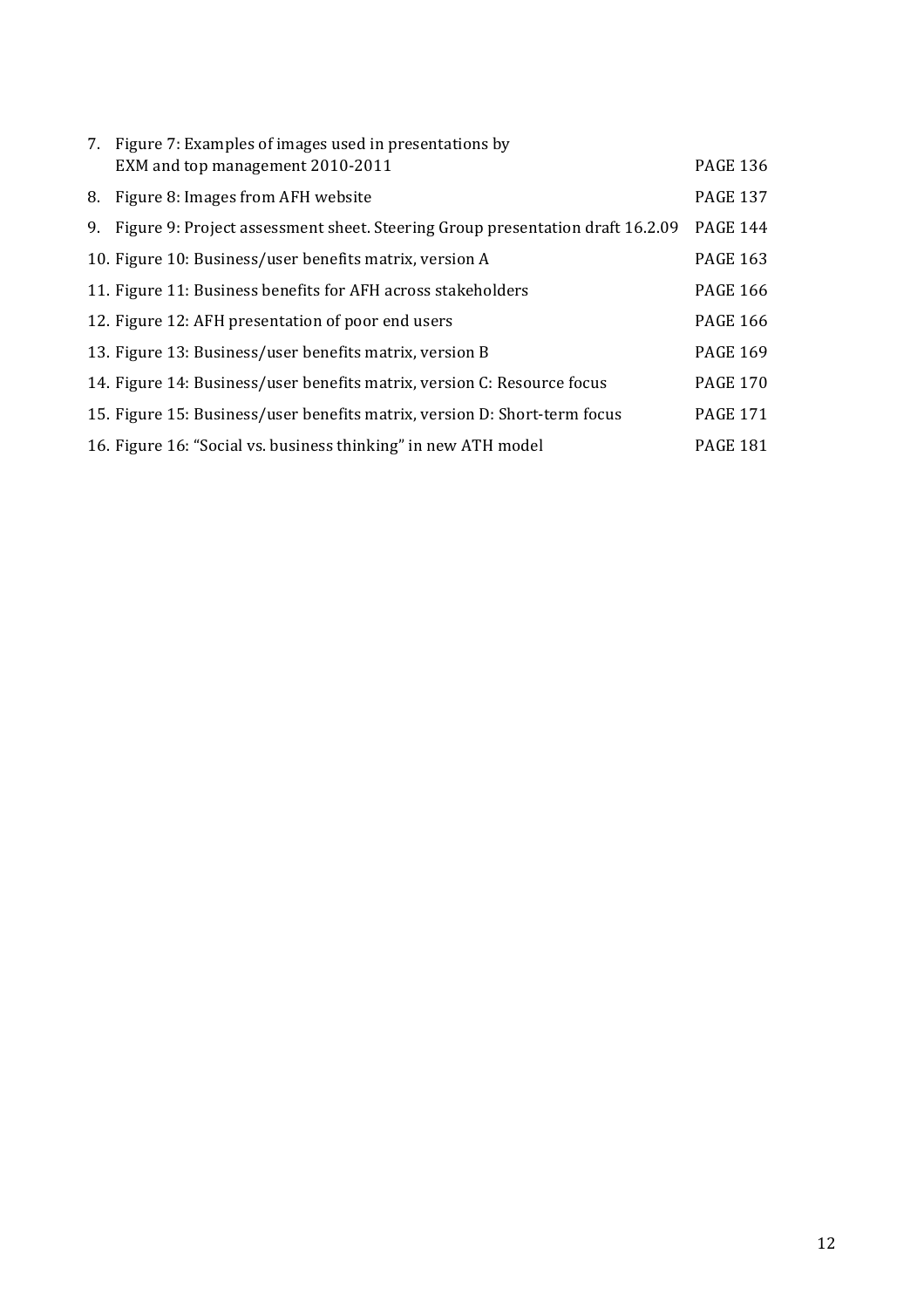# **1. Introduction**

!!!!!!!!!!!!!!!!!!!!!!!!!!!!!!!!!!!!!!!!!!!!!!!!!!!!!!!!!!!!

Within the last two decades, sustainability<sup>5</sup> has become increasingly institutionalized as a necessary agenda for corporations to address (Bondy 2008, Campbell 2007). Sustainability has moved from a primarily philanthropic phenomenon towards a business-relevant tool, with which corporations can develop new knowledge, products and processes to the benefit of themselves and their surrounding society. Thinking sustainably and gaining business value from it is a growing issue in the world of practitioners, as expressed in practitioner journals such as Harvard Business Review, which includes seminal articles by Porter & Kramer on CSR, the print- and online journal McKinsey Quarterly, which dedicates attention to the two themes "Business in Society" and "Sustainability" on their "Big Ideas" part on their website, sustainability forums for businesses such as www.wbcsd.org, www.unglobalcompact.org, and ongoing books describing the need, visions and tools to merge profit and social value (Prahalad, 2006; Hart, 2007; Senge et al., 2010; Ellis 2010). Furthermore, numerous consultancies and think tanks with special focus on corporate sustainability create reports, tools, advocacy and services within the field, for example UK based *SustainAbility* and *Ethical Corporation* or US based *FSG*, and the large consultancies such as Accenture, KPMG, Deloitte, PWC, McKinsey and BCG have all incorporated sustainability expertise into their service portfolio. But despite this fast-growing awareness, the day-to-day operations, decisions and challenges through which corporations succeed or not with embedding sustainability into their business practices, are much less exposed, let alone understood. Many companies work with sustainability objectives, but how does this engagement matter to their business development if at all, and how is it *done* in terms of daily strategic work in of their managers? Our knowledge of these issues does not match up with the existing and everincreasing sustainability practices in the corporate world.

This dissertation occupies itself with the integration of sustainability objectives and vision into corporate strategies; with how sustainability is conceptualized in an intra-corporate context by managers trying to create strategic sense and coherence in their work. It draws on a single empirical case, studied in depth with ethnographic methods, and understand its issues through a theory lens combining micro-strategy and the larger social logics in which managers are embedded. The

<sup>&</sup>lt;sup>5</sup> The concept "sustainability" will be used as the overarching definition of social, environmental and other society-regarding work made by companies to address issues beyond their immediate profit concerns and the narrow stakeholders of the firm such as employees. In both academic and practitioner literature, there is still a confusion of terms within this growing institution, thus concepts such as "CSR" (Corporate Social Responsibility), "business ethics", "community work", "triple bottom line", "business-NGO partnerships" relate to "sustainability", complement it or replace it in ambiguous ways. I have chosen "sustainability", because it seems the more popular term within the corporate world and the global assessment organizations; e.g. "Dow Jones Sustainability Indexes". My case organization Healthcaring uses the term "corporate responsibility" to describe its sustainability work, and uses "sustainability" for its more environmental initiatives. When referring to academic work, however, I interchangeably use the concept "CSR", since this has been prevalent in theory development.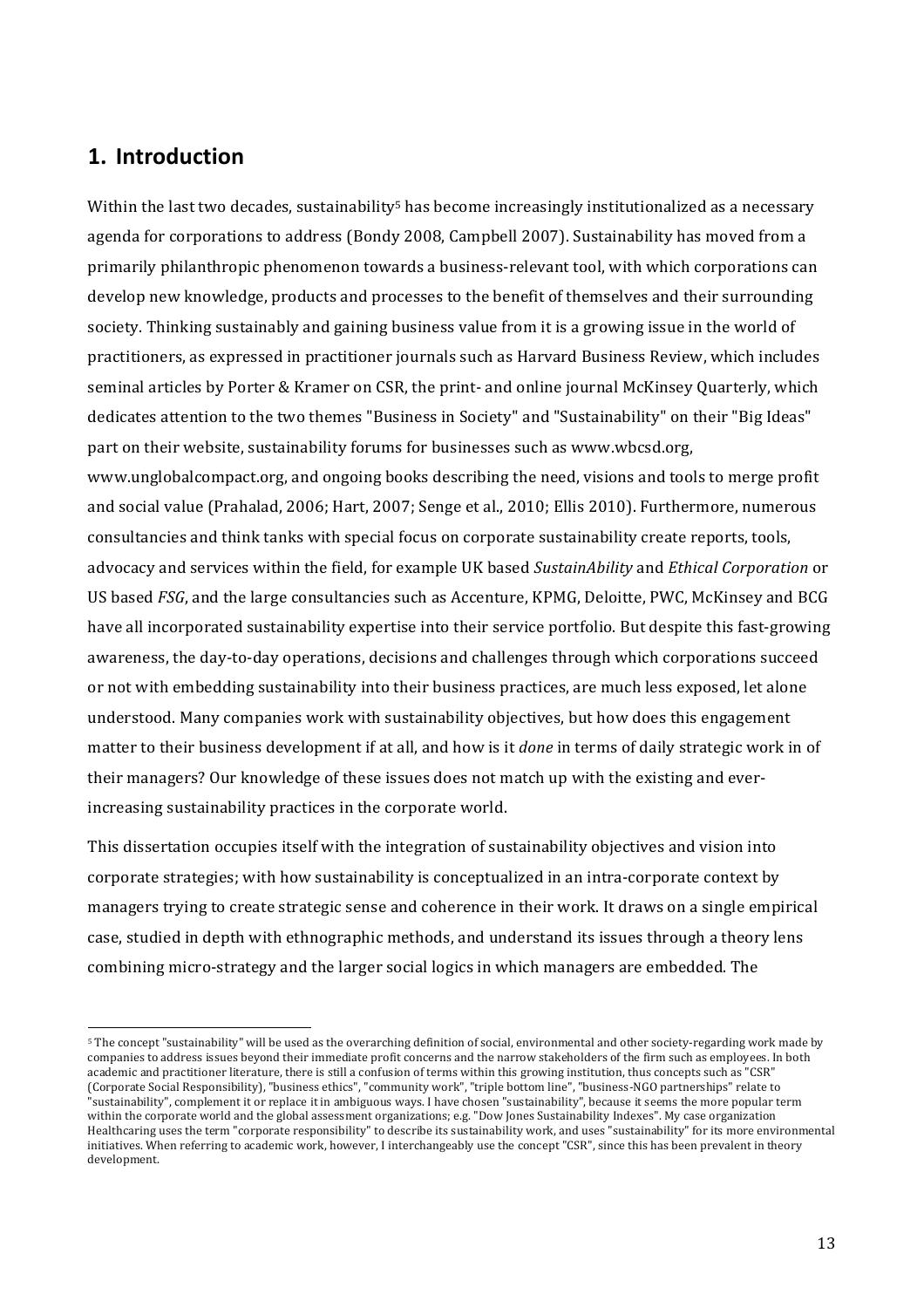introductory chapter serves to motivate the dissertation at hand; to outline its main focus and contributions.!

I will contextualize the purpose of the thesis in a larger societal debate and present the research questions of the thesis, as well as establish my theoretical framework, in which I expand on Strategy as Practice and Institutional Logics. The research questions and corresponding theoretical approach are have been developed iteratively with my methodological choices, which I will outline. I then briefly anticipate the case and show how my findings provide deeper insight in how logics and microstrategic choices interact in the ambiguous process of sustainability implementation and integration. First, however, I will explore the phenomenon "corporate sustainability" to understand why it merits attention from a strategy theory perspective.

### **1.1. Embedding sustainability in business practices: mechanisms and motivations**

#### **Theoretical!stances**

Regardless of the rise of sustainability on the corporate agenda, little research exists which explains how companies actually work to combine sustainability and business value and which strategies help them obtain these goals. Researchers in the field of sustainability take different theoretical stances, and CSR has been subject to numerous literature reviews and conceptualizations to understand its implications. One of these is Garriga & Melé (2004), who identify four theoretical strands in CSR:

- 1. *Instrumental theories,* in which the corporation serves only a profit end, such as shareholder maximization (Friedman, 1970).
- 2. *Political theories,* in which the corporation must take responsibility for the power it has by engaging with societal issues, such as Corporate Citizenship (Carroll, 1999; Matten & Crane, 2005).
- 3. *Integrative theories*, in which the corporation is argued as dependent on society and obliged to integrate social demands, such as stakeholder management (Freeman, 1984; Friedman  $&$ Miles, 2002, ) and corporate social performance (Carroll, 1979).
- 4. And finally *ethical theories*, in which the corporation must set ethical concerns and obligations above all else, such as normative stakeholder management (Donaldson & Dunfee, 1994; Donaldson & Preston, 1995). One common denominator for these otherwise diverse theories is their philosophical approach: they discuss why and how companies should behave in a more or less society-regarding manner. They do not, however, turn to the strategic challenges (and opportunities) entailed in their prescriptions, and generally steer clear of organizational and strategy literature.

Most relevant to this dissertation's aims are the *integrative* theories, which embrace the mutual benefit of sustainability for both business and society and thus be relevant for this dissertation.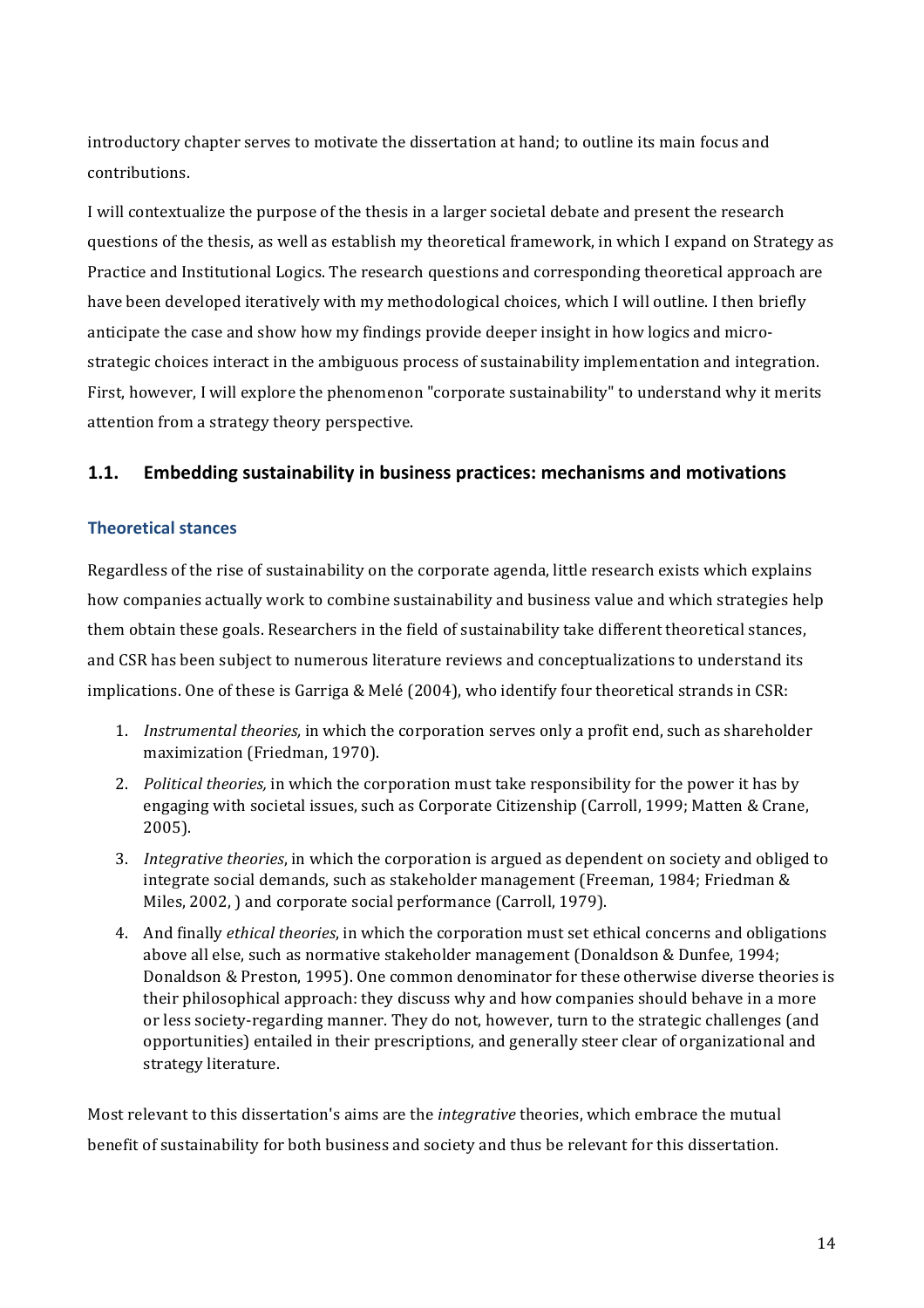Numerous studies have searched for correlations between increased sustainability targets and tangible business value (Corporate Social Performance – Corporate Financial Performance), but the level of analysis stays on generic firm performance, and no clear findings have yet been made (Margolish & Walsh 2003; Van de Ven & Jeurissen, 2005). This may be due to its focus on macrocausality, in which e.g. a corporation's ethical code of conduct or waste-prevention politics are treated as independent variables of generic economic performance measures in financial reports. The actual managerial and strategic implications of embedding sustainability into business practices are scantly assessed, and thus leaves scholars – and practitioners – bereft of a deeper strategic understanding of the mechanisms behind. Furthermore, such a type of causality; from specific initiatives to aggregated economic measures, entails a high degree of uncertainty and reliability and validity problems, as CSR scholars have themselves discussed (Margolish & Walsh, 2003).

Even if a positive correlation between sustainability and the bottom line could be proven, thus, we still know very little about the strategic processes that may lead corporations to embed and benefit from the sustainability potential in their own practices. Academic research on sustainability has provided valuable knowledge on moral and cultural reasons for corporate responses to sustainability (Lockett et al., 2006), and given normative directions towards corporate actions such as stakeholder management (Freeman, 1984; Post, Preston & Sachs, 2002; Margolish & Walsh, 2003), but has been less productive concerning the more strategic aspects of the phenomenon. CSR theory has tended to make a dialectical divide between ethics and strategy (Singer, 2010) and its epistemological foci lie outside strategy as an organizational and managerial practice (Lockett et al., 2006). This makes it difficult to investigate how sustainability is actually enacted inside existing corporate strategic practices, with a sustainability/CSR (Corporate Social Responsibility) theory lens. Calls for a more pragmatic approach to strategy (Singer 2010, Margolish & Walsh 2003) from within the CSR community open up for insights from the vast discipline comprising strategic management studies. There are examples of CSR research interacting with strategic management studies, e.g. on the Resource-Based View (McWilliams et al., 2006) and dynamic capabilities (Lattemann et al., 2007; Marcus & Anderson, 2006) and firm competitiveness (Vilanova et al., 2009), but the nature of their inquiry is not to learn *how* companies may embed sustainability into their business practices, rather they discuss whether and *why* this should be done.

#### The practitioner literature: prescriptive strategy and grand visions

The strategic issues of sustainability – the *how* – have been approached by great number of more practitioner-oriented books, offering advice to corporations on how to strategically manage sustainability (e.g. London, 2010; Epstein, 2008; Grayson & Hodges, 2004; Haque, 2011). There is also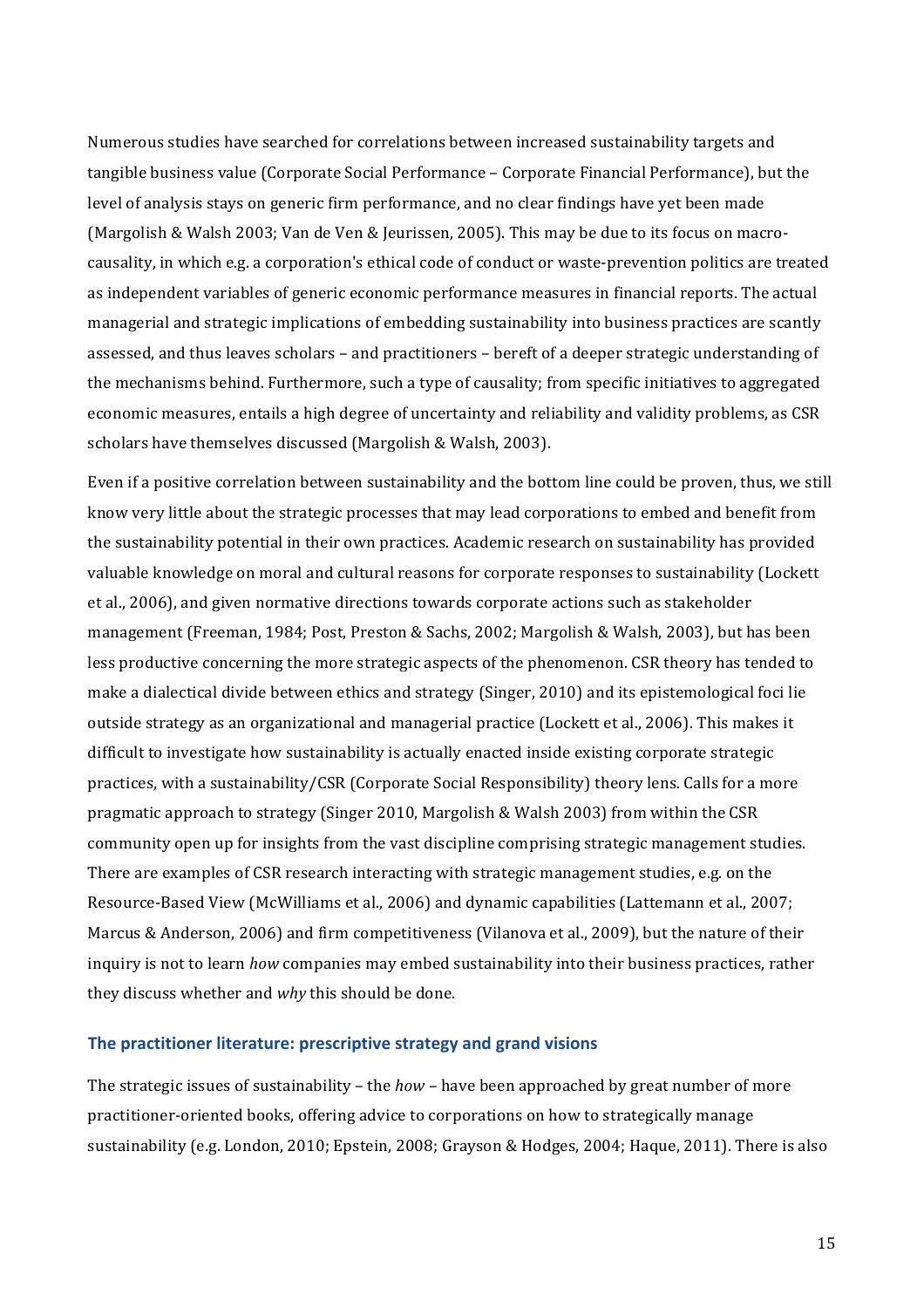a large number of corporate cases on successful sustainability thinking presented at conferences, on websites and blogs, in books, articles, magazines and newspapers. But the general trend in such cases and advice is to either propose firm-level, step-by-step implementation plans or to talk about the overarching rationales for sustainability, i.e. taking a vision and mission based approach to how corporations can see their role in the world.

An example of the visionary approach can be found in Porter and Kramer's "shared value" concept (Porter & Kramer, 2011). Corporate Shared Value (CSV) is a critique of Corporate Social Responsibility, which the authors find works only at the periphery of company attention, and does not change business practices. It is also a critique of the shareholder value driven performance measures shaping corporate decisions today: the authors argue that companies have an "outdated" and narrow view of value, focusing on short-term financial gains and depleting resources and ignoring the wellbeing of customers and communities. To overcome the problem of short-term and unsustainable growth with more than peripheral CSR solutions, companies need to understand better that the value they create for core stakeholders, the environment and relevant communities serves as investment in their own future. Porter and Kramer point to three mechanisms to making this happen: Re-conceiving products and markets, redefining productivity in the value chain, and enabling local cluster development, and they exemplify with companies who are currently experimenting with such initiatives. The message is intuitively positive, though critics have noted that CSV is not a new concept, but draws on ideas from CSR, social innovation and sustainability advocates (Sadowski, 2011) and that pivotal societal problems are not addressed by CSV as they are by CSR – for example human rights or corruption (Elkington, 2011). But the issue of actual implementation and execution of this new practice in corporate routines, existing productivity demands and socialized norms, is not clearly addressed, neither by the authors or their critics. The common denominator of business and social concerns is explicated, but as this dissertation will show, companies can inherently agree with this vision, initiate strategies to unfold it, and still not be able to make it work in praxis.

Thus, the prescriptive advice and bold visions from practitioner oriented literature do not leave us any more enlightened on the daily practice that goes into making the visions come true.

#### Practitioners' practices: motivations and mechanisms

Turning to practitioners themselves, i.e. corporations and their managers, the motivations for sustainability purported in scholarly and other literature seem to resonate. Interestingly, although corporate sustainability is a strategically uncertain practice, and although research has not identified any easy-to-measure economic advantages of it, companies still engage in it, and find it increasingly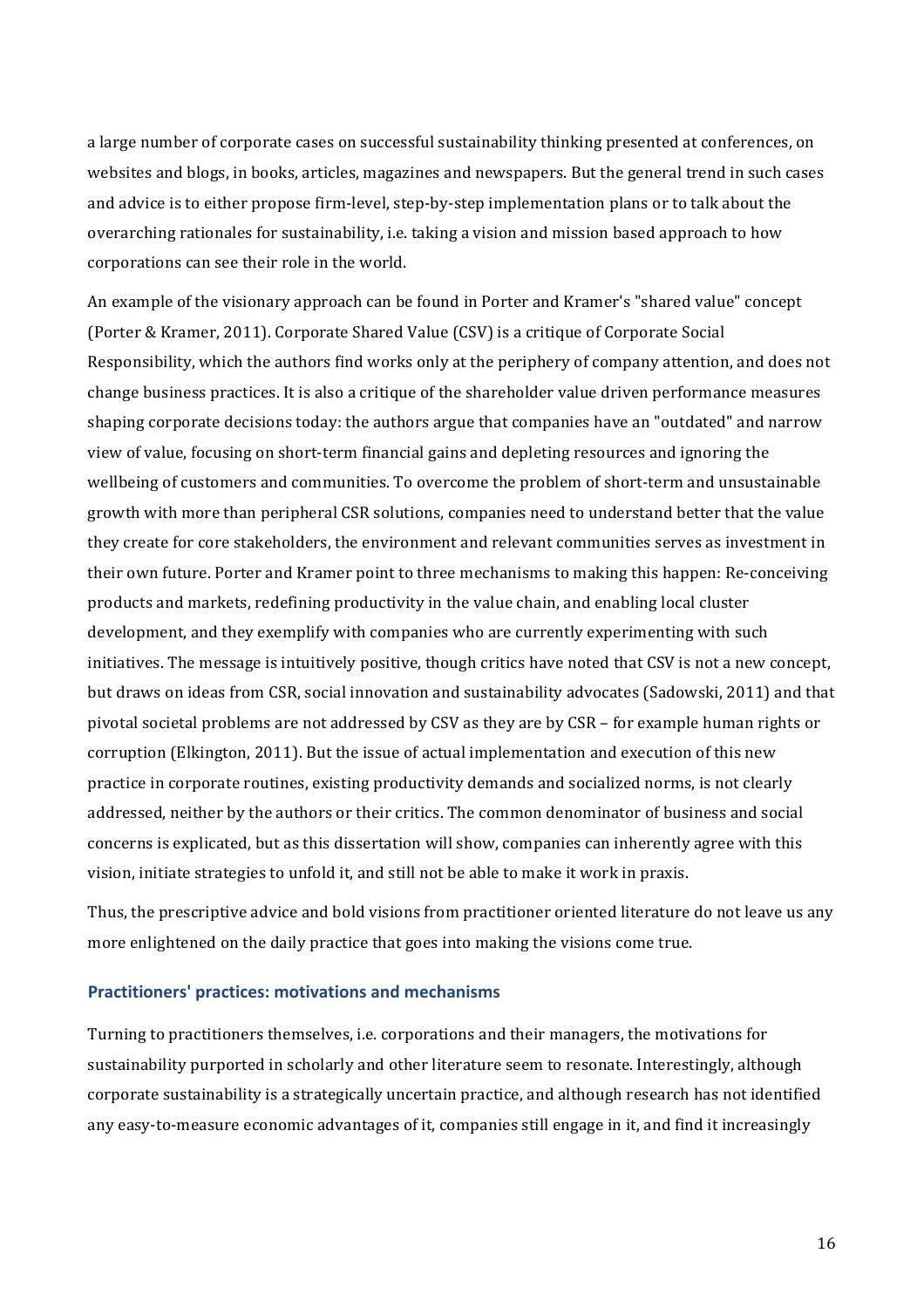important to do so (McKinsey Global Survey on Sustainability 2010, Dahlberg "Business Guide to Partnering" 2007).

There is great variety in corporate motivations for and ways of engaging in sustainability, e.g. risk management, legitimacy and PR, stakeholder management, energy efficiency, ethical concerns, knowledge creation and product/process innovation (see e.g. Global Compact International Yearbook for a variety of case-based motivations).

The mechanisms to meet motivations can be more or less integrated with the corporate strategy. On one end of the scale is "greenwashing" (Westerwelt, 1986; Greer & Kenny, 1996), where companies brand themselves as environmentally friendly, though their practices are not. More sympathetic are philanthropic initiatives, but they may have no effect on business processes and corporate strategy, though they do make a social difference. An example of many is Goldman Sachs microfinance initiative "10.000 Women", which funds business education and courses to female entrepreneurs in emerging markets – but does not integrate its work with the corporation's existing business practices in e.g. investment banking. On the other end of the scale we find deep integration with strategic targets, such as when Unilever initiated "Roundtable on sustainable palm oil" with WWF (World Wide Fund for nature) and many other organizations in 2002. By investing in strategic alliances with other actors interested in a stable, sustainable supply of palm oil, Unilever secures its future raw product supply and simultaneously helps local farmers and authorities create better growth- and work conditions (www.rspo.org). Another example is the chemicals and nutrition company DSM, who partners with the World Food Programme to "distribute vitamins, nutrient mixes, and fortified food to malnourished people" in low-income countries, thus investing in a future market and gaining first-mover insights (www.dsm.com; Beard & Hornik, 2011).

This thesis will concern itself with corporate aims like the Unilever and DSM examples at the latter end of the scale: the aims to embed sustainability thinking and doing into core business practices. In terms of corporate motivations for doing so, the thesis focuses on sustainability as a means for knowledge and market creation. Thus, it is to the coalface (Barley, 2008) of the social/business dialectic that we will endeavour: Where sustainability must make so much sense to business that it becomes a driver of business targets and vice versa. Judging from corporate attention, there is an intuitive logic in making this bridge, but it seems practically and strategically challenging.

#### **Corporate paradoxes: strong sustainability interest but weak execution**

According to a recent survey of almost 2.000 corporate executives (McKinsey Global Survey on Sustainability 2010), executives believe that there are benefits for both company and society in proactively managing sustainability and embedding it into business practices. 76% say engaging in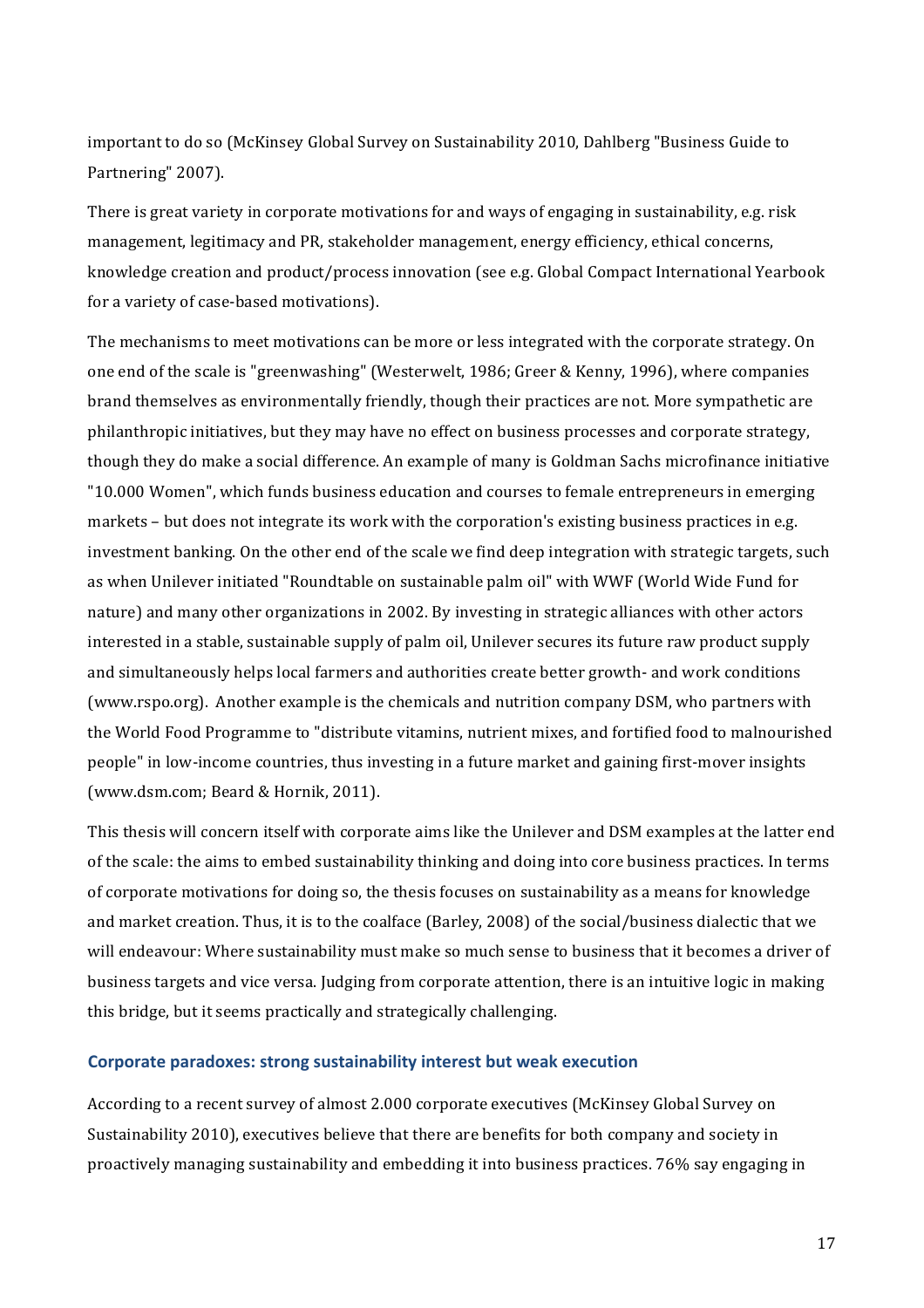sustainability contributes positively to creating *shareholder* value (thus direct imprint on business success) in the long term, but only 30% can be said to proactively engage in investing in sustainability or embedding it in their business practices.

The same conclusion is found in Denmark; in a Deloitte report from 2011 (Deloitte 2011: CSR forankring i danske virksomheder). Danish companies are well represented in the UN Global Compact<sup>6</sup> with 231 companies – a number above both Germany and the UK. They generally "show great interest in CSR" (Deloitte 2011:9). However, most of the 250 companies (not only and not all Global Compact members) surveyed by Deloitte have not been able to anchor their CSR goals and ideas into their business practices. This seems due to a variety of challenges to CSR implementation: 75% of respondents say that "competing priorities" are a challenge, 68% mention "habitual thinking" and 73% "the complexity of implementing across the organization", to mention a few of the factors surveyed (Deloitte 2011:14). Another challenge is the lack of sound analysis as background for CSR activities. Only 18% of respondents have "to a high degree" analyzed CSR related strategic opportunities and risks, and very few have attempted any economic calculation of the value of CSR goals (ibid.:15). There is, however, a general trend for larger and publicly traded companies to be generally better at "anchoring" CSR, not least the "C20" companies which compose the top of Danish publicly traded companies.

In Denmark, where this dissertation's case company, Healthcaring7, is located, companies' increased interest in embedding sustainability in business practices has been proactively supported by the Danish government. In 2008, the government launched an "Action Plan for CSR" (Danish Government publication, May 2008), in which "business-driven" CSR was presented as a core solution to Danish companies' competitive advantage. The plan involved 30 initiatives, from campaigns and dialogue initiatives to legislative requirements. It made it mandatory for the 1000 largest companies in Denmark to report on CSR in their annual reports, as well as for institutional investors. The underlying motivation was the reciprocity of business and society in value-creation for both – just as the shared value concept of Porter and Kramer later purported, too:

> *"How\$a\$business\$chooses\$to\$work\$with CSR\$is\$not\$insignificant.\$Businesses\$and\$society each\$ reap the optimum benefits from CSR work, if it constitutes a natural part of its business strategy and core competences. This action plan refers to this aspect as business-driven*

!!!!!!!!!!!!!!!!!!!!!!!!!!!!!!!!!!!!!!!!!!!!!!!!!!!!!!!!!!!!

<sup>&</sup>lt;sup>6</sup> UN's Global Compact was launched at the 1999 World Economic Forum as a vehicle to encourage corporations (and other organizations) to "align their operations and strategies with ten universally accepted principles in the areas of human rights, labour, environment and anticorruption". Global Compact has more than 8700 members today; mainly corporations. Members commit themselves to writing an annual report on their progress within these principles, and they participate in local groups to discuss issues regarding responsibility and sustainability.

<sup>&</sup>lt;sup>7</sup> "Healthcaring" is a pseudonym for the company: the case has been anonymized for confidentiality reasons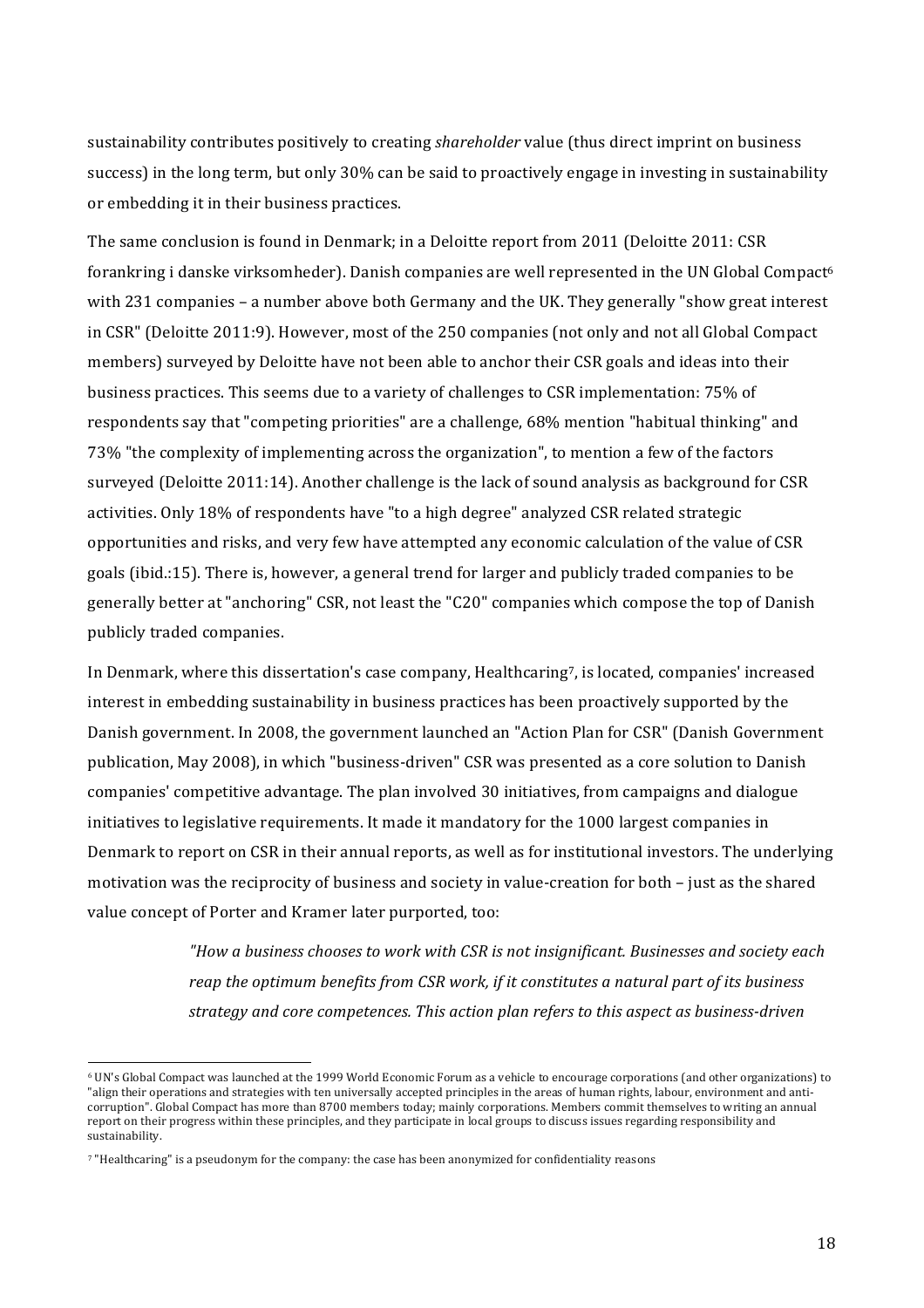social responsibility. Business-driven social responsibility entails that businesses consider social challenges not only as aspects impacting on business operation, but also as conditions they can actively influence and utilise."

(Danish Government's Action Plan for CSR:p.6).

This discourse has been dominant in the institutional landscape of CSR in Denmark since, as conveved at numerous conferences and magazines (e.g. "Responsible Growth" conference by the Ministry of Economy and Commerce in May 2009, the independent print- and online magazine "csr.dk", the conference "Greater value from your social responsibility" by the Danish Centre for Social Economy in January 2012). Hence, there is a certain momentum, excitement and also normative pressure to engage in sustainability as a positive driver for business in Danish corporate life. Yet the strategic implications of this are still uncharted and not clearly addressed.

When CSR goals take on complex issues, which challenge current business models, they can be extremely hard to implement, even for large corporations. In their case study on Novozymes' implementation of new sustainability goals, Olsen and Boxembaum (2009) showed that sustainability goals, which demanded entirely new business practices, created strategic disruptions and uncertainty, and ultimately could not be reached. In 2006, Novozymes launched a new sustainability strategy shifting focus from a risk management approach to a business opportunity orientation (Olsen and Boxembaum 2009). While an initiative focussing on existing practices - the "Life Cycle Assessment" of products - was easily implemented across strategy-, sales- and marketing divisions, another initiative to drive new practices – a Bottom of the Pyramid (BOP) vision to create products for poor consumers and support the Millennium Development Goals – created strategic turmoil and resistance. The BOP project had no match with current business practices, and the "imaginary leap" needed to bring together the two goals in "creating business opportunities by solving some of the world's biggest problems" could not be made by the existing cross-functional strategy groups in the company (Olsen and Boxembaum 2009:105f.).

Summarizing these brief insights on the state of proactive engagement in the embedding of sustainability into business goals and strategy, we find an emerging phenomenon, whose empirical challenges we know little about. The theoretical discussions on the phenomenon are manifold, but provide only little knowledge about the actual strategic work needed to embed sustainability in daily corporate practices. There is a strong normative undercurrent in the CSR literature, which tends to overlook the organizational and strategic processes involved in its implementation. In the more practitioner oriented literature, prescriptive advice and positive case examples are common, but the strategic challenges and institutional barriers are not addressed. The practitioner literature thus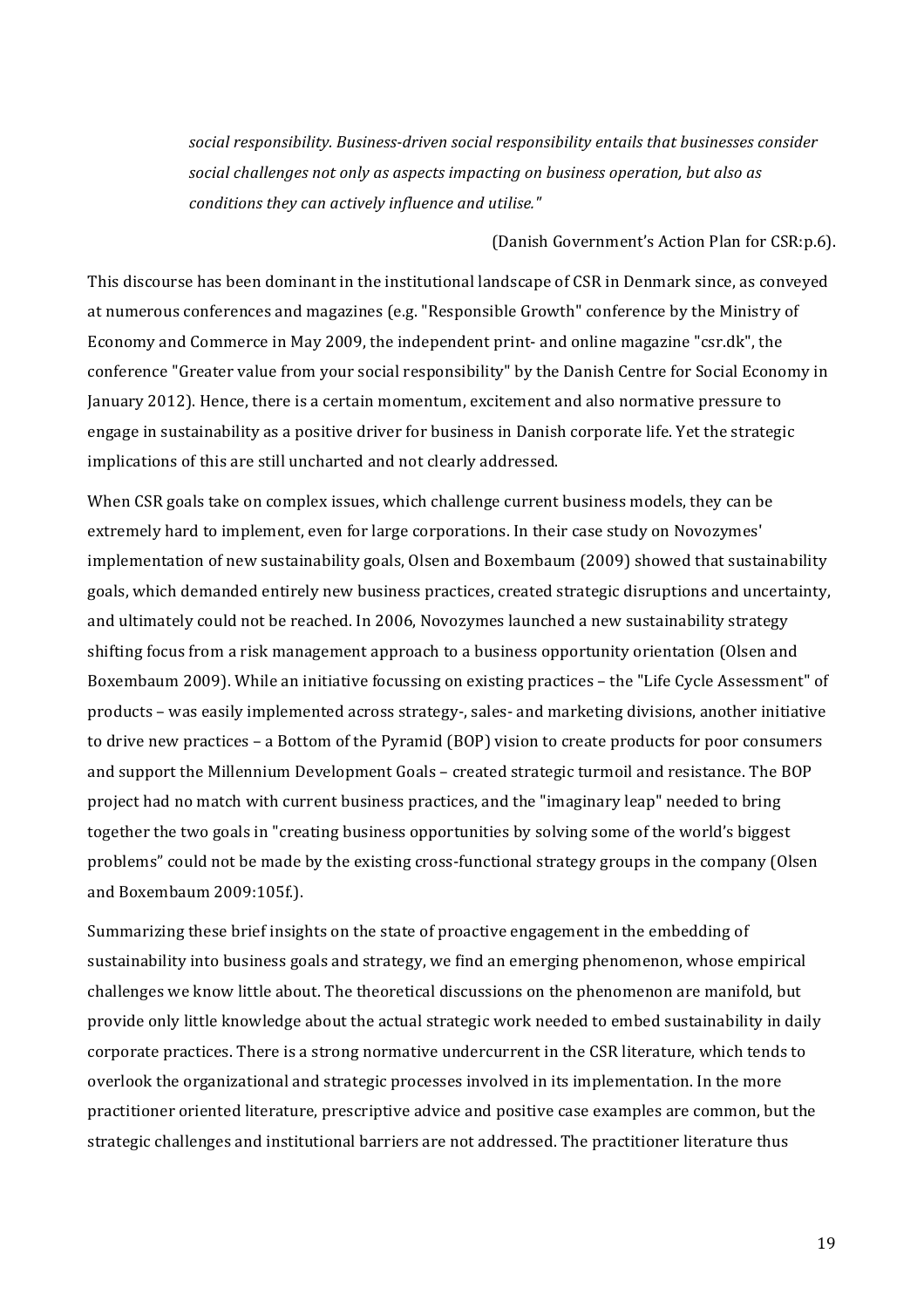leaves managers with a strong celebration of sustainability thinking's potential for business, and seemingly simple guides to do so. This, however, does not prepare managers for the strategic difficulties inherent in fitting long-term social visions into short-term performance cultures, or for the likelihood of failure and lengthy experimentation to find the right strategy for sustainability in their individual companies. The celebratory nature of practitioner literature is repeated in corporate praxis, where many sustainability initiatives, positive as they may be, have little to do with core corporate strategy. A few pioneering companies embed sustainability deeply into their supply chain or product development strategies, but we know little about *how* they do so – which strategic processes and decisions they have chosen to operationalize their visions for embedded sustainability. Companies are increasingly interested in doing so, as surveys show, and political and other institutions are supporting this agenda. Yet there is a discrepancy between corporate interest in sustainability embedding, and their actual practice. Changing core business practices to lever the sustainability potential in a business area appears a strategic challenge not easily met by current advice and knowledge.

#### **1.2.** Problem, purpose statement and research question

This dissertation is based on a single instrumental case study (Stake 1995) of one company's attempt to integrate a sustainability vision with business goals. The case itself is the implementation of Action for Health<sup>8</sup> (AFH); a sustainability initiative, in Healthcaring; a Scandinavian corporation producing medical devices.

The single case serves as an instrument for understanding the larger problem: How can sustainability be embedded into corporate strategies in order to drive both social and business value? We know that surveys and research indicate that sustainability is a growing phenomenon on its way to institutionalization, and that executive managers believe in creating more sustainable practices. However, when it comes to the type of sustainability that demands embedding into core business strategy and models, companies seem challenged in their practical strategic pursuit of this. Current research in the CSR/sustainability field does not thoroughly address the strategic challenges managers face in embedding sustainability, and research in strategic management does not address the specific tensions and actions emerging when the social logic of sustainability meets the deeply institutionalized logic of corporate business strategy. Thus, we still know little about the day-to-day managerial reality of the globally growing practice of pursuing sustainability as a business strategy.

!!!!!!!!!!!!!!!!!!!!!!!!!!!!!!!!!!!!!!!!!!!!!!!!!!!!!!!!!!!!

<sup>8 &</sup>quot;Action for Health" is a pseudonym for the sustainability programme, which comprises this dissertation's case, just as the company "Healthcaring" is, as mentioned in earlier footnote.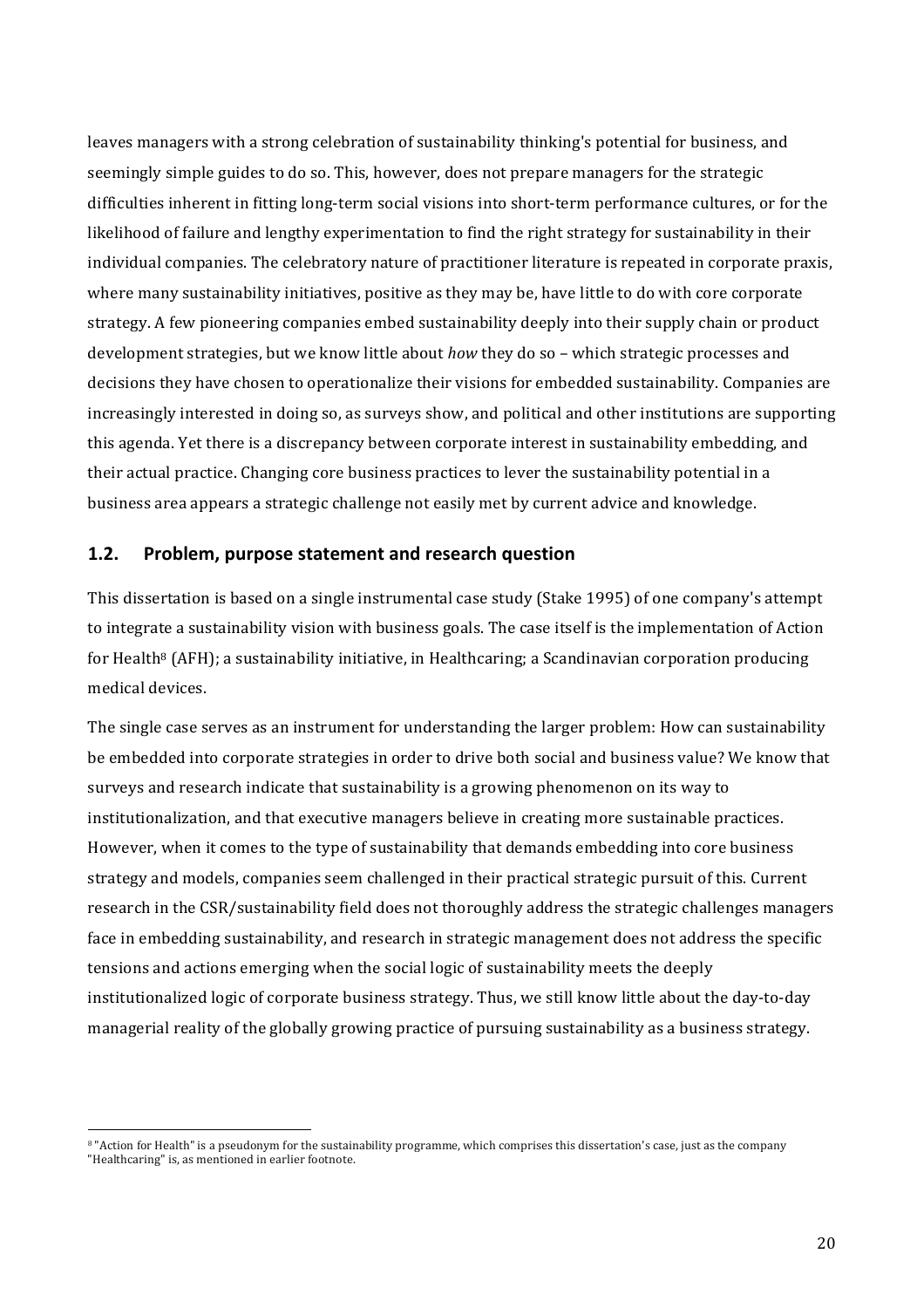The *purpose* of this dissertation is to explore what happens on a micro-strategic level in corporations, when they attempt to embed sustainability objectives in corporate strategy to integrate social and business value.

#### The *research* question is:

*How do managers execute a vision of sustainability integration into the micro-strategic processes*  $of$  everyday corporate life?

A series of specific questions will help pursue the research question and reach the purpose:

- 1. How does the initiative's shape and goals interact with everyday corporate structure? How is the vision attempted executed in praxis?
- 2. How do managers make sense of the initiative and bridge the divide between sustainability and business: which socialized logics are they driven by in their actions and discussions relating to the initiative?
- 3. Which managers play a role in developing and implementing the initiative, and how do they interact in this regard?

## **1.3.** Theoretical choices

If we wish to understand the apparent difficulty in integrating sustainability into business, we need to understand strategic motivations and actions in this pursuit. For this dissertation, it means turning to a theoretical community which works with the details and daily life of strategy; namely the Strategy as Practice (henceforth SaP) field (e.g. Johnson, Melin & Whittington, 2003; Whittington, 2006; Jarzabkowski, Balogun & Seidl, 2007). It also means taking seriously the tensions between existing business practices and the new sustainability logic, and investigating how these tensions affect and are affected by mundane strategic actions. To this end I will supplement the micro-focus of SaP with a neoinstitutionalist perspective on institutional logics and tensions (Friedland & Alford, 1991; Lok, 2010; Pache & Santos, 2010a; Seo & Creed, 2002; Thornton, 2004; Thornton & Ocasio, 2008; Thornton, Ocasio, & Lounsbury, 2012).

#### **Pursuing micro-processes: Strategy as Practice**

Strategy as Practice is a response to macro-level theories of strategic management, which SaP scholars view as ignorant of the "myriad, micro activities that make up strategy and strategizing in practice" (Johnson, Melin & Whittington, 2003:3f.) and leaving out "the human being" or the intraorganizational actor (Johnson, Melin & Whittington, 2003, Jarzabkowski 2004, Jarzabkowski, Balogun  $&$  Seidl, 2007). SaP scholars are interested in strategy as something practitioners *do*, which they call strategizing (Johnson, Melin & Whittington, 2003). They find strategizing practitioners in all layers of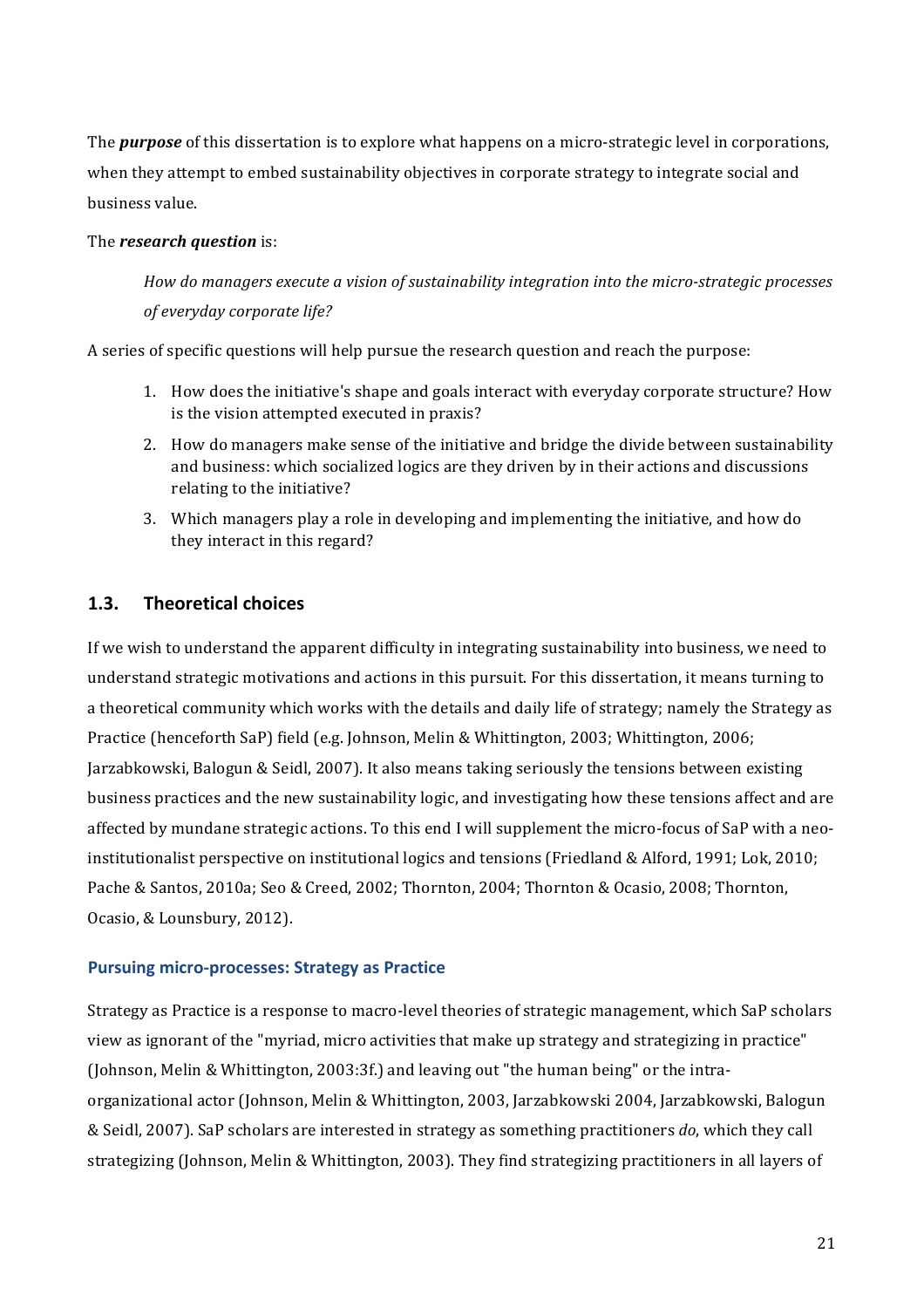the organization, not just in a direction-setting top management. SaP is an empirically oriented community working with "the detailed processes and practices which constitute the day-to-day activities of organizational life" in relation to strategic outcomes (Johnson, Melin & Whittington, 2003:14). Thus, when we study the development of new strategies and initiatives in corporations, we should look beyond the formal communications and plans, and into what involved managers and employees actually do with them. To do so, one proposed and central framework in SaP is to follow a triangle of practitioners (the actors engaged in strategizing), praxis (their actual activity; what they do) and practices (their institutional embeddedness or "shared routines of behaviour, norms and procedures") (Whittington, 2006, Jarzabkowski, Balogun & Seidl, 2007). Often this involves long and complicated processes, with strategic outcomes that are unclear, changed along the way or never reached (see e.g. Maitlis & Lawrence, 2003 on strategic failure). However, insisting on "strategic" outcomes" is an important feature of SaP research, which serves to distinguish it from other microand process-oriented research fields such as sensemaking (Weick, 1995) or institutional work (Lawrence, Suddaby & Leca, 2009).

Strategy as Practice is still a theoretical field in the making, and its community actively discusses where its focal points and borders should be. This dissertation builds on some of these discussions: Whether strategic work must be "intentional" to be categorized as strategy, how the micro-focus of SaP can play together with an institutional macro-focus, and how the notion of "emergence" can be tackled empirically.

A traditional view of strategy is that it is planned by a defined set of actors, and implemented more or less according to plan. A SaP view of strategy is that it may involve planning, but implementation involves agency from numerous actors beyond the originally defined ones, and strategy can emerge from anywhere in the organization. Also, implementation may be a long and muddled process resulting in completely different outcomes that first envisioned by the involved managers. But what does it take for a given process to be "strategic" and for actors to "strategize"? Here, we encounter the discussion of intentionality, where most SaP scholars argue that individual actors must have some sort of intention to reach some sort of objective, if we are to talk about strategic work. More radical processualist scholars, however, argue that strategic outcomes do not presuppose intentionality, but are the results of actors' relations with each other and the world they inhabit; "practical actions and relationships precede individual identity and strategic intent" (Chia & Holt, 2006). This builds on a pragmatist view of how people think and make decisions in their lives – how they create agency – by constantly relating themselves to others and to their embedded knowledge of the world (Emirbayer & Mische, 1998). The findings of this dissertation' case study supports a processual perspective on strategy, by showing how the strategic vision for the launched sustainability initiative is neither clear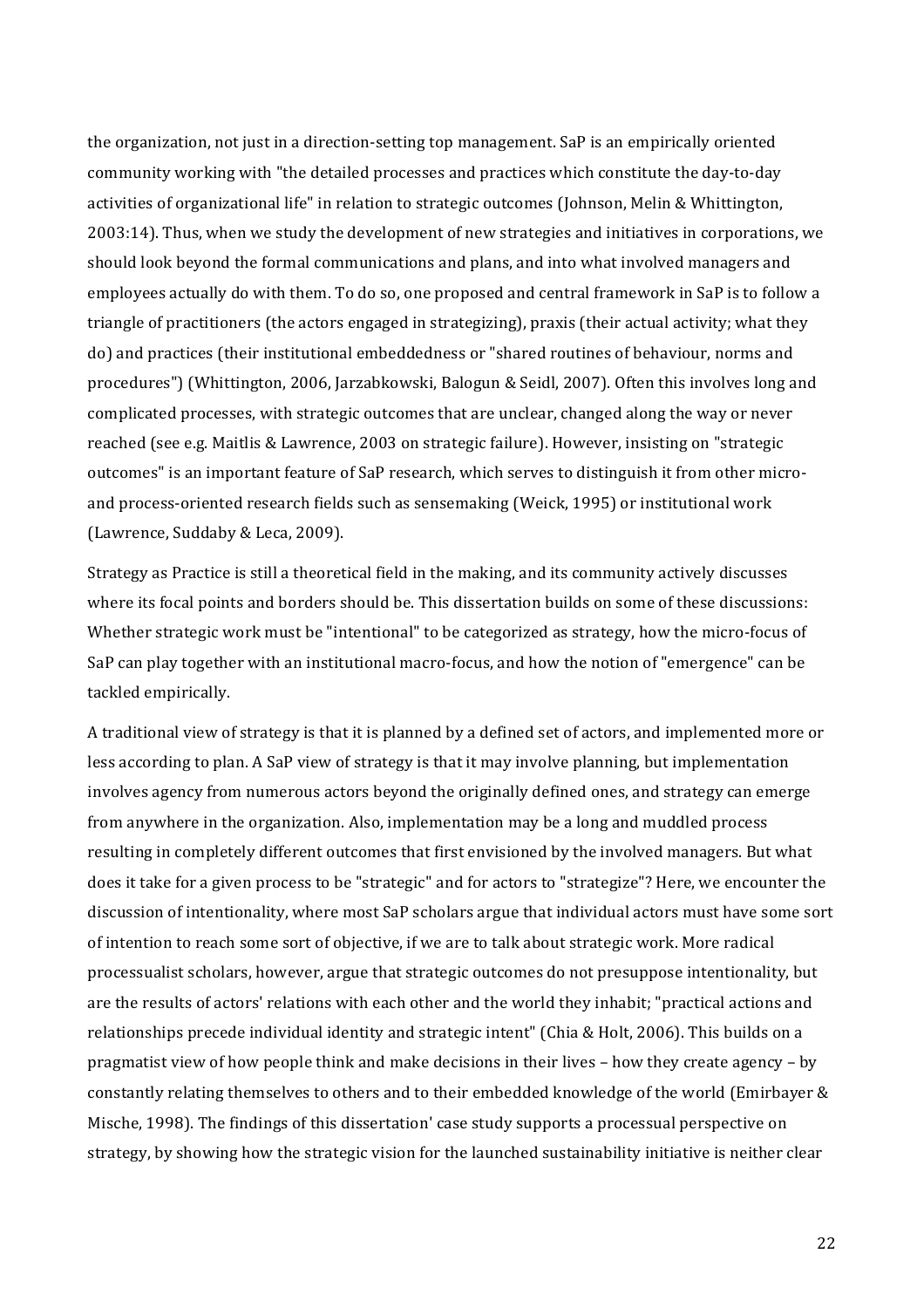nor coherent across actors, but is subject to continuous change through actors' negotiations with each other and their own world-experiences. These negotiations emerge from tensions between co-existing practices and mindsets.

#### **Understanding!emergence**

One of the problems that arise with an agentic and processual perspective on strategizing is that it can be ephemeral – it is difficult to grab hold of empirically. If a strategic process is not initiated by definable actors' concrete intentions, then when and where does it start, and what does it contain? Where are the borders of such a process and how can we know as researchers that we are studying a coherent process and not just an arbitrary corner of action in a gigantic interwoven and perpetually changing system of thought? Strategy as Practice scholars are increasingly addressing such questions in their discussions of the broad concept emergence. Emergence is "the new hot thing" but "empirically tricky", in Sarah Kaplan's words<sup>9</sup>. The concept of emergence was presented in management literature with the seminal article "Of strategies, deliberate and emergent" in the mideighties (Mintzberg & Waters, 1985), but has not been elaborated much beyond Mintzberg. SaP scholars have criticized Mintzberg for not being sufficiently oriented to micro- and managerial actions below the firm-level (Whittington, 2007). SaP scholars are recognizing that strategic processes and outcomes can be much more emergent than planned (e.g. Maitlis & Lawrence, 2003; Lowe & Jones, 2004; Chia & Holt, 2006; King, 2008, Regnér 2003; 2008; 2011), but themselves struggle with how to identify and follow emergence. The belief is that as strategy researchers we can find patterns of emergence through specific methodological choices and tools. Some of these, on which this dissertation builds, are to "zoom in, out and across practices" from micro events to larger strategy processes, to use longitudinal, real-time ethnographic research, and to make explicit choices to frame the parts of emergence we as researchers focus on<sup>10</sup>. By doing exactly this, this dissertation aims to take us to the "back-stage activity"<sup>11</sup> of sustainability strategy building.

#### **Institutional practices and logics**

!!!!!!!!!!!!!!!!!!!!!!!!!!!!!!!!!!!!!!!!!!!!!!!!!!!!!!!!!!!!

SaP researchers are increasingly advocating a lifting of their scholarly gaze from the micro-practices inside organizations to the macro-institutions these are part of (Whittington et al., 2003; Whittington, 2006; Jarzabkowski, Balogun & Seidl, 2007; Johnson, Langley, Melin & Whittington, 2007). This means

<sup>&</sup>lt;sup>9</sup> Notes from workshop summaries by Sarah Kaplan; "SaP: Taking stock and Going Forward" 11.8.2011 and Cross division session "Agency and Emergence: On the Origins of Strategy"  $15.8.2011$ , both at AOM Annual Meeting 2011, San Antonio Texas. This section on emergence draws on several AOM workshops, in which the concept was discussed – all subsequent quotes are thus from notes I took attending these workshops.

<sup>&</sup>lt;sup>10</sup> I here refer to discussions at SaP workshops at the Academy of Management Annual Meeting in San Antonio, Texas, August 2011.

<sup>&</sup>lt;sup>11</sup> Notes from Julia Balogun presentation at AOM 11.8.2011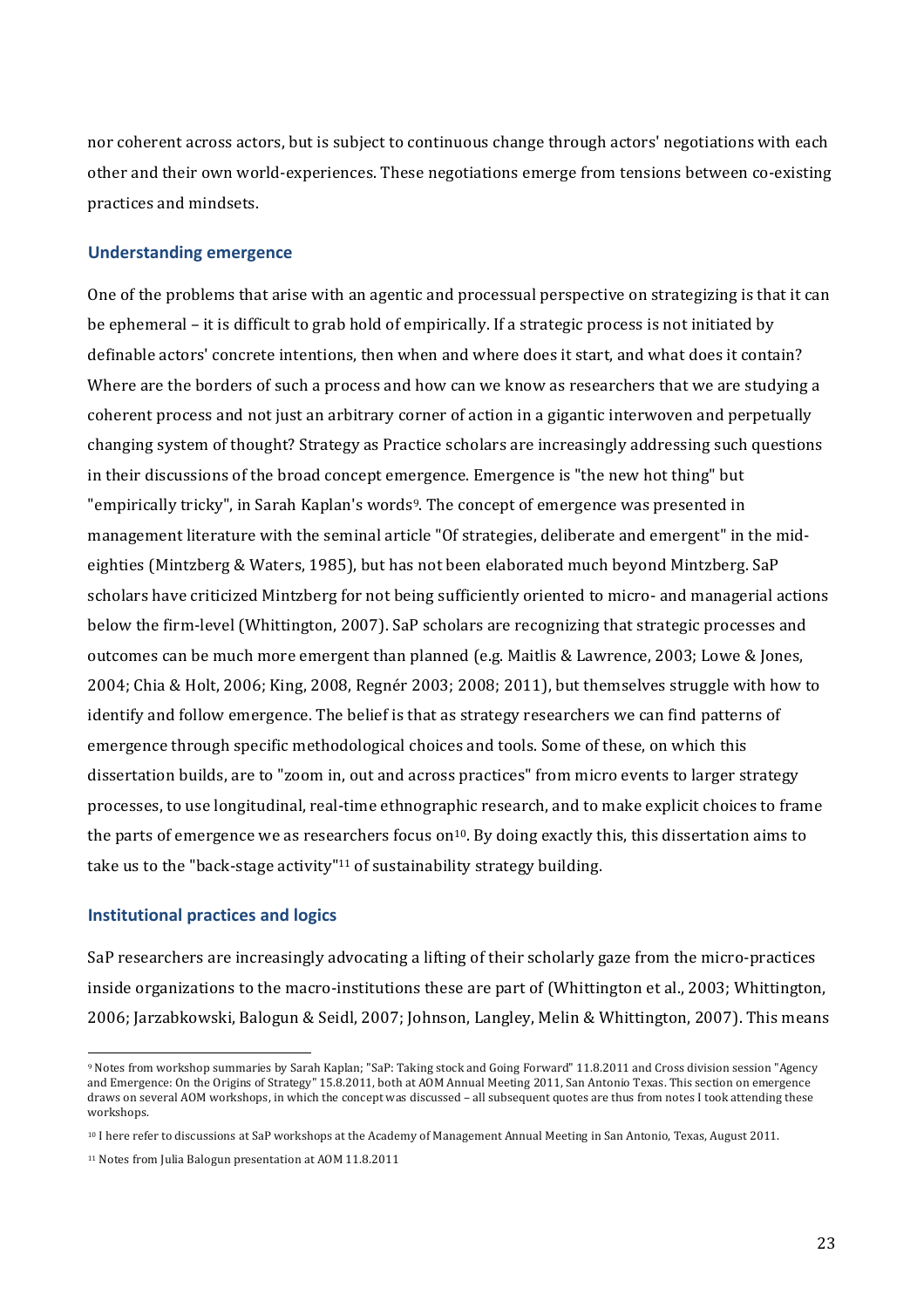allocating more attention to the concept "practices", which is as previously described one part of the strategizing triangle "practitioners, praxis, practices". Practices are the shared routines of behaviour, norms and procedures (Whittington, 2006), which has been the pivotal focus for neo-institutionalist theory since its initial formulations of organizations' isomorphism, formal myths and cultural persistence as opposed to the then prevailing rational-actor perspective (Meyer & Rowan, 1977; Zucker, 1977; DiMaggio & Powell, 1983). By engaging with a neo-institutionalist perspective, SaP problematizes strategy-making a step further than it already has by seeing strategy as emergent, micro-enacted and complex in relations and agency. A neo-institutionalist perspective adds an extra layer to the unruliness of strategic work: namely the larger social understandings and norms in which practitioners may be embedded. Not only is strategic work full of individual actors who create agency in a not-so-planned and emergent manner, but strategic work is also embedded in social norms and understandings specific to each individual actors, as well as in shared sets of meaning. Managers in a team may come from different geographic and social cultures, and thus interpret the world and the actions needed differently. At the same time, they may have common references that are very strong, such as "our company needs to satisfy its shareholders". To research strategic emergence with an eye to institutional embeddedness means to constantly look for the taken-for-granted elements in actors' agency, the synchronicity or disagreement of the practices they draw on, and whether and how they break loose of these practices - to try to determine the effect of it all on strategic outcomes.

In order to simplify the research scope, SaP scholars have proposed a very specific limit for which types of institutions SaP should be interested in; namely the institution of strategy (Whittington et al., 2003; Whittington, 2006; 2010; Johnson, Langley, Melin & Whittington, 2007). They identify strategy as an "organizational field" with its own logics and norms driving forth organizations' courses of action and sometimes even supporting destructive practices, in which e.g. corporations may use all the "right" practices, but end up betraying shareholders, stakeholders alike, as in the case of Enron (Whittington et al., 2003). By focusing attention on how strategy practitioners enact strategy practices, SaP creates a theoretically appealing coherence – but also creates empirical blind spots, where institutional norms outside "strategy" may have enormous impact on concrete strategic work and outcome.

This dissertation advocates a broader understanding of practices in SaP research, in which its institutional layer is expanded to all "shared routines of behaviour, norms and procedures" affecting strategic thought and action in organizations. I argue that tensions between the emerging institution of corporate sustainability and the taken-for-granted practices of the corporation impact the strategic agency and outcomes of implementation efforts. Behind corporate sustainability, as we shall see are logics drawing on ideas of "community" and "state", which creates friction with the logics drawing on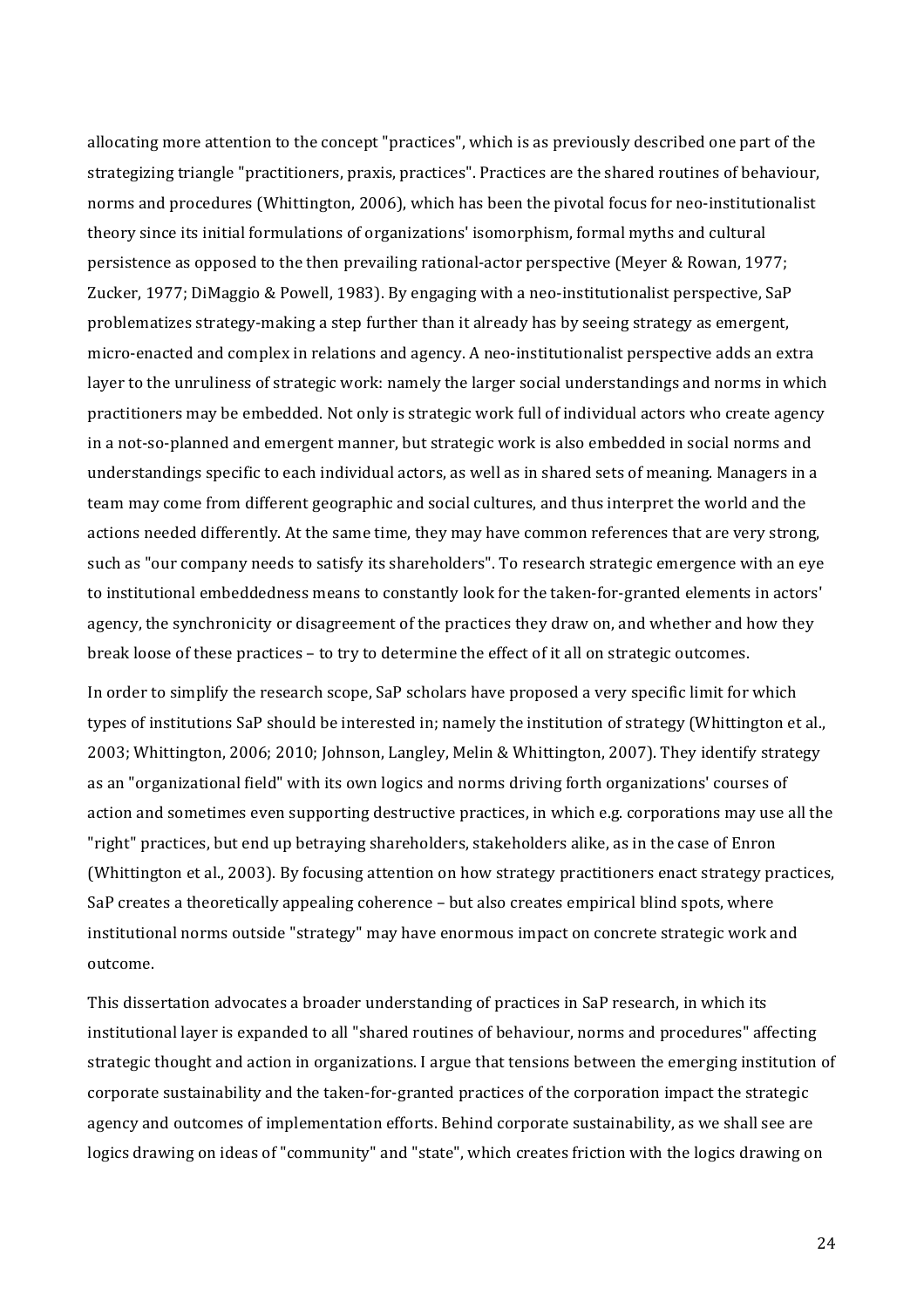"corporation" and "market" (Thornton, 2004; Thornton & Ocasio, 2008). We see this tension in the micro strategizing processes of creating a new sustainability programme in Healthcaring. It evokes dialectics and frictions of long- and short-term thinking, of core and peripheral business strategies and of ethics and profits. Ultimately, the seemingly rational steps to create sustainability strategies that are deeply integrated with business purposes, are made porose and uncertain by practitioners' multilogical embeddedness and their relational actions to create strategic relevance in their daily organizational reality. The corporate road to coalface (Barley, 2008) sustainability is built like this: by actors' negotiations of tensions, ideas and pragmatic solutions in "day-to-day stuff" (Johnson, Melin & Whittington, 2003) of corporate management.

#### $1.4.$ **Case description and methodology**

To pursue a how approach to strategic emergence, and get "behind the scene" as advocated in the above, we must to get close to practice as in unfolds in everyday corporate life. We need "understanding [of] the world from the perspective of those studied" through a qualitative "examining" and articulating" of their processes (Pratt 2009:856). Such an understanding is also advocated in the main theoretical perspective of the dissertation; Strategy as Practice (SaP). SaP urges empirical and observational analysis (Jarzabkowski, Balogun & Seidl, 2007; Golsorkhi, Rouleau, Seidl & Vaara, 2010; Whittington, 2010) as a means to understand what strategy practitioners do (Johnson, Melin & Whittington, 2003).

Therefore, the dissertation is based on a highly empirical and inductive research approach to move beyond the firm-level reports on sustainability practices and into micro-level day-to-day enactment of strategies, which are believed by practitioners to support the sustainability-business value integration. I have done this through an ethnographically inspired single instrumental case study (Stake 1995), in which I have followed the actions and deliberations around the implementation of a sustainability initiative into a corporate setting, strategy and logic. The case is the implementation of Action for Health (AFH); a sustainability initiative, in Healthcaring; a Danish corporation producing medical devices. I followed AFH over a period of two and a half years, including 45 weeks of on-site fieldwork, from January 2009 to June 2011, and have extended the study in each end by document data and interviews September 2007-January 2009 and informal talks and interviews June-December 2011. This investigative work provides all the empirical information for my analysis, and the inductive approach gives the case findings a prominent position in the dissertation.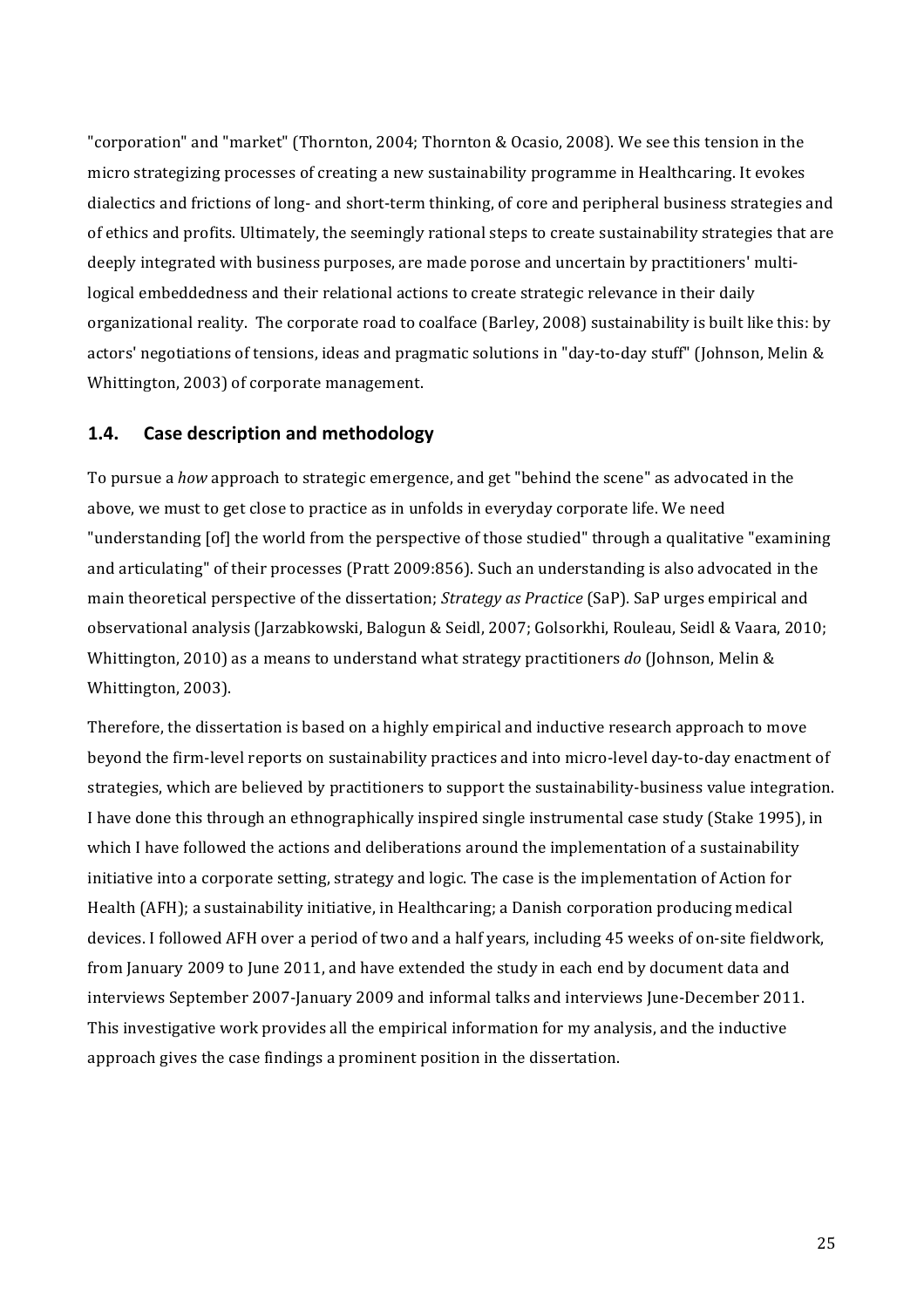#### **Brief case introduction**

Action for Health was launched by the CEO in Healthcaring in September 2007, with a dual socialbusiness purpose of providing societal care while creating corporate value, with emphasis on the former. The programme allocated 7 million Euro over 10 years to "give something back to society": To improve healthcare within the company's specialty areas in emerging markets, where poor people with e.g. a stoma typically are not serviced well by healthcare authorities, cannot afford products and are not offered any help in dealing with their disease or handicap. AFH would support projects that would better the situation of these people. At the same time, Healthcaring expected to create longterm business advantage through the knowledge, reputation and relations that the programme built. Since its inception, AFH has been subject to numerous changes caused by a changed corporate strategy and financial pressures. The programme has been through three programme managers, several strategic renewal attempts and an ongoing change of structure and content. The programme today has eight projects running in India, China and Mexico and has recently re-launched (Dec. 2011) its strategy, now integrating its work with the public affairs strategy in emerging markets. The programme's objectives target both society and business value, but in a visionary rather than concrete form, and outcomes in terms of communicable results have yet to be seen.

The specific case was selected because: 1) The AFH programme was in its start-up phase and its development and strategic creation could be followed as it emerged: 2) The corporation – Healthcaring – had never engaged in sustainability work on that scale before, thus it was likely to be challenged by both the how's and the why's of such a programme. Building a successful strategy for the programme would be far from routine, and I could follow in detail the involved managers' struggles to create and sustain the meaning and shape of the programme and translate its mission into concrete and valuable actions. 3) The inherent "sustainability-business" duality in programme's purpose - delivering value for poor people in emerging markets *while* creating long-term business value for the company – corresponded with the CSR trend in corporate Denmark at the time; the previously described belief that thinking socially could create business value. At the same time, AFH went beyond the practices of most sustainability projects conducted in companies in Scandinavia at the time, which were more concerned with environmental value-gains, PR, risk and reputation management. 4) Access to the programme was not only possible but also generous, and would allow me to be close to daily operations and action.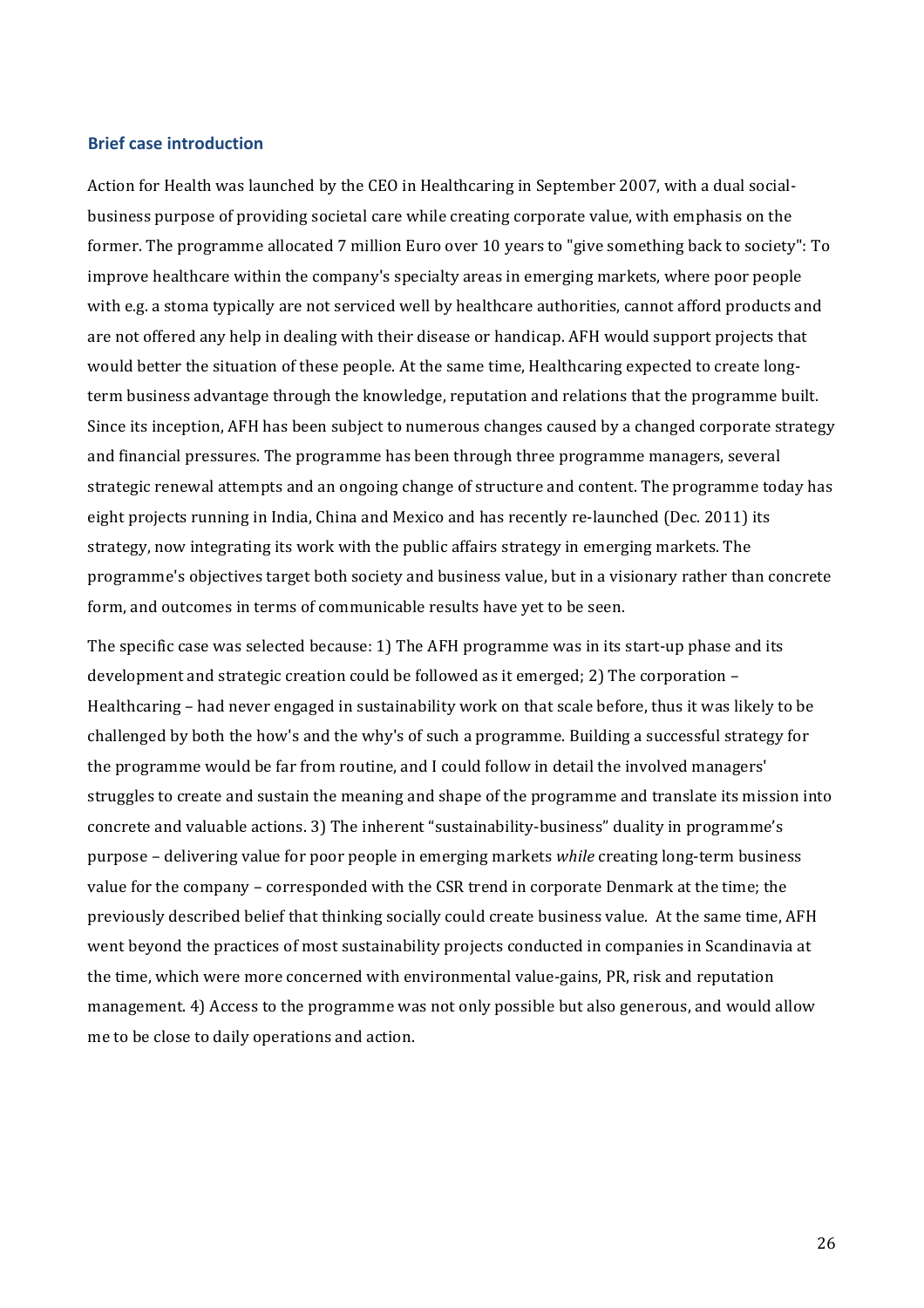### **1.5. Expected contribution**

The overall objective for this dissertation is (a) to contribute to our theoretical understanding of how sustainability objectives can be integrated with corporate strategy and (b) to facilitate reflection and sensitize managers to the challenges and opportunities of sustainability integration.

The market economy is at the early stages of paradigm shift; from the consumption of the industrial age to a new era of collaborative, sustainable value-creation, and corporate sustainability plays an important role in this. My dissertation discusses the challenges for this role, by framing a case study of corporate sustainability integration with two theoretical perspectives: micro strategy and socially embedded logics. By following a specific corporate case, I aim to bring the contents of its strategic and logical challenges into light, and further the dialogue on *how* to pursue long-term sustainable thinking in a short-termed institutional environment.

More pragmatically, this dissertation contributes to an increased understanding of how corporate sustainability is strategized, which may help practitioners overcome their apparent hesitance to pursue its integration with business strategy and objectives.

In terms of expected contributions, this dissertation has four aims:

- To respond to calls from the Strategy as Practice community to investigate the influence of social norms and routines on micro-strategic actions, more precisely how tensions between business and social logics play out in sustainability strategizing.
- For Institutional Logics, to offer an empirical lens on the practical dynamics of how logics' tension shapes strategic choices, responding to calls for more case studies on an intra-organizational level (Thornton, Ocasio, & Lounsbury, 2012d). Additionally, to provide an interpretation of the newly added institutional order of "community" in terms of its practical content, definitions and demarcations to other orders influencing managers in their sustainability embedding work.
- To provide illustrations and insights to the challenges of sustainability strategizing for managers and enhance their opportunities for reflexion and informed action.
- To expand the strategy understanding in the CSR literature, specifically integrative theories, where corporations are conceived as interdependent with society. By analyzing the managerial challenges in integrating business and social objectives, the dissertation complements the social perspective typically emphasized in CSR with a business perspective on integration.

## **1.6.** Dissertation structure and chapters

The dissertation comprises six chapters beyond this introductory chapter: Theory, methodology, setting, findings, conclusions, and contribution.

In chapter 2. I present the two theoretical schools, which construct the framework for the analysis. One is Strategy as Practice (SaP), an empirically oriented community founded on criticism of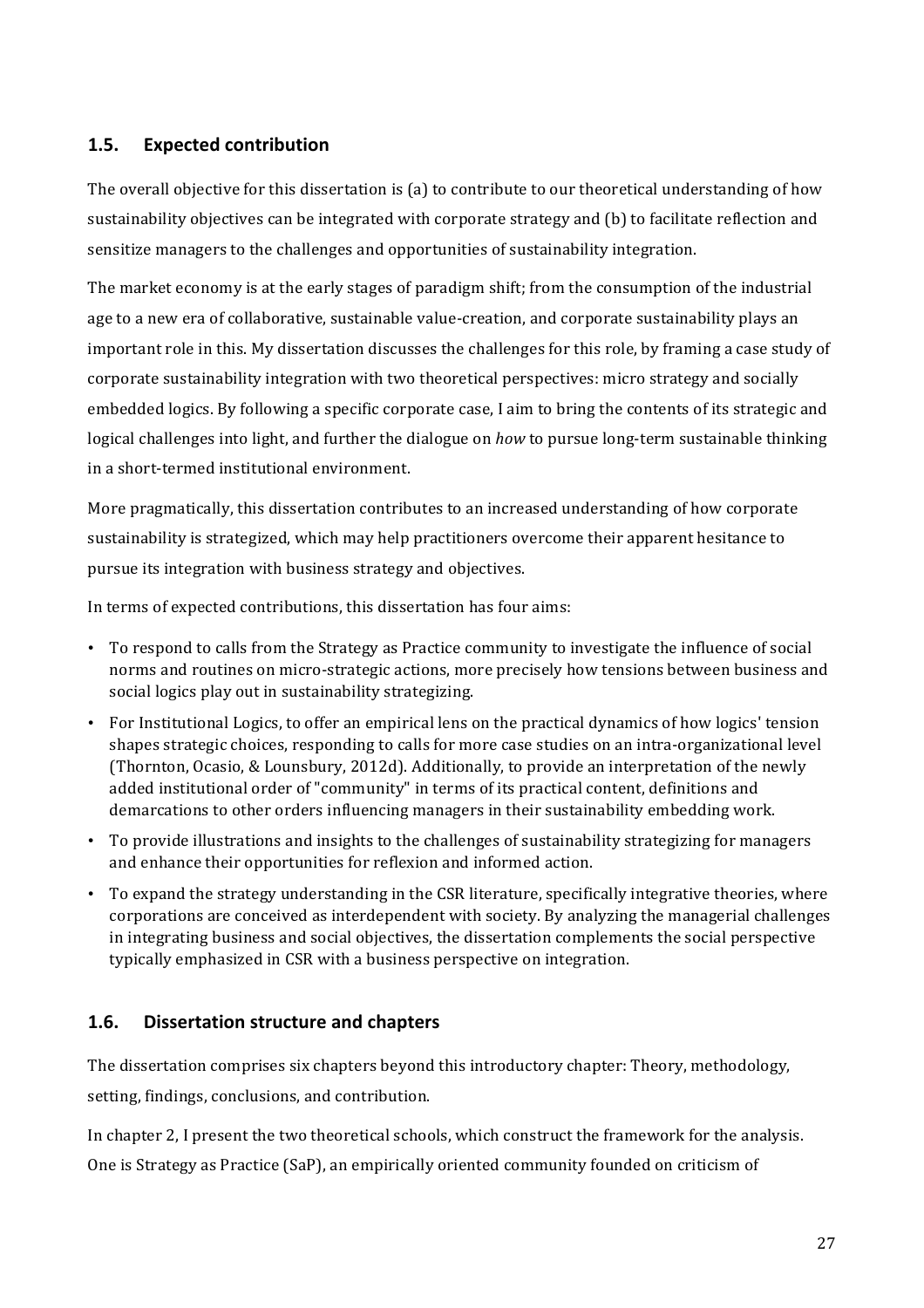mainstream strategic management studies. Strategy as practice focuses on what managers *do* in terms of daily strategic work, but has insufficient insight in socialized norms and macro-level logics impacting their daily choices. The other is Institutional Logics (IL), a perspective deriving from and partly criticizing the neo-institutionalist understanding of social norms as determining for individual or organization action. Institutional Logics argues that meta-level institutional orders such as state, market and religion co-exist in everyday social life, though they are sometimes paradoxical and may create tensions for actors. But these tensions are simultaneously an opportunity for agency and change, since they force actors to find compromise and new solutions. By extending the microoriented SaP perspective with the macro-oriented IL perspective, I argue for a deeper understanding of the tensions managers face when integrating new objectives and values into existing managerial practices.

In chapter 3, I present my methodology. I first position my research in a larger ontological and epistemological discussion, accounting for my inherently constructivist approach. This approach defines my choices of qualitative, single-case and interpretative methods, and I elaborate on my research design by explaining my ethnographic data-collection choices and my methods of analysis. I finally describe considerations and implications concerning my researcher role in the corporate setting I have been part of for this PhD.

Chapter 4 is a fairly brief description of the case setting. This includes a presentation of the company's overall strategy and developments relevant to the study, and an introduction to the unit of analysis – the Action for Health programme.

In Chapter 5, I present the findings from the case study in an extensive analysis of AFH's strategic developments over time. Based on a chronological division of the programme into four stages, I identify nine strategic practices, in which practitioners negotiate praxis and try to bridge macro-level logics with micro-level concerns. The findings are expounded in a narrative format, where each of the nine practices contains the practitioners and their actions and re-actions to each other and to external events.

In chapter 6, I synthesize and conclude on the findings. I present a framework comprising all nine practices across the SaP triangle and the four stages. Here I also highlight the dominant logics across the stages. I analyze and present the core features of each practice.

Chapter 7 elaborates on the nine practices and identifies developing and recurrent themes across these and the four stages of the sustainability integration process. I contribute first to The SaP perspective, then to Institutional Logics and furthermore point to usefulness for CSR theory and practitioner. I show how interdependence of strategic choices and socialized logics affects the